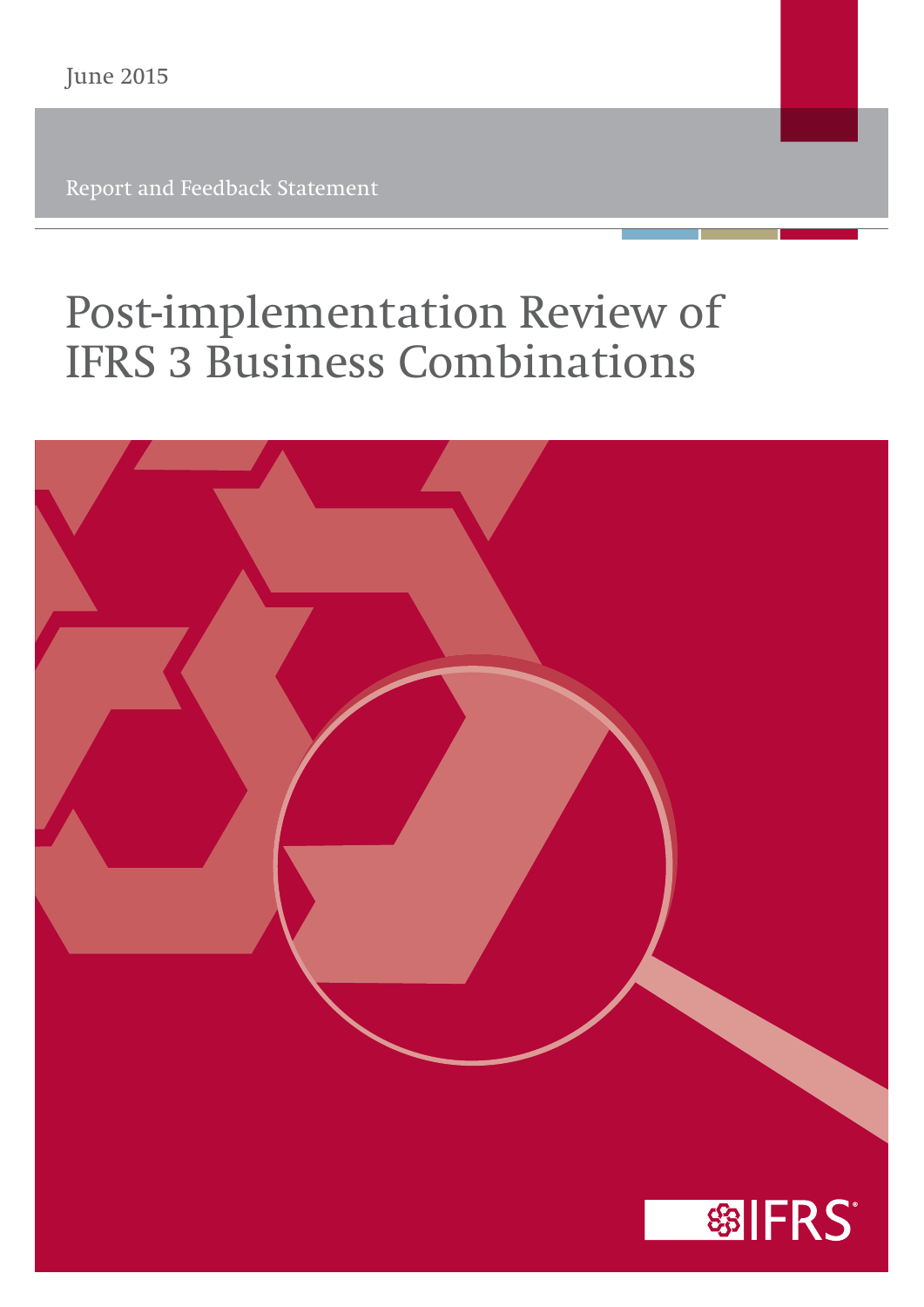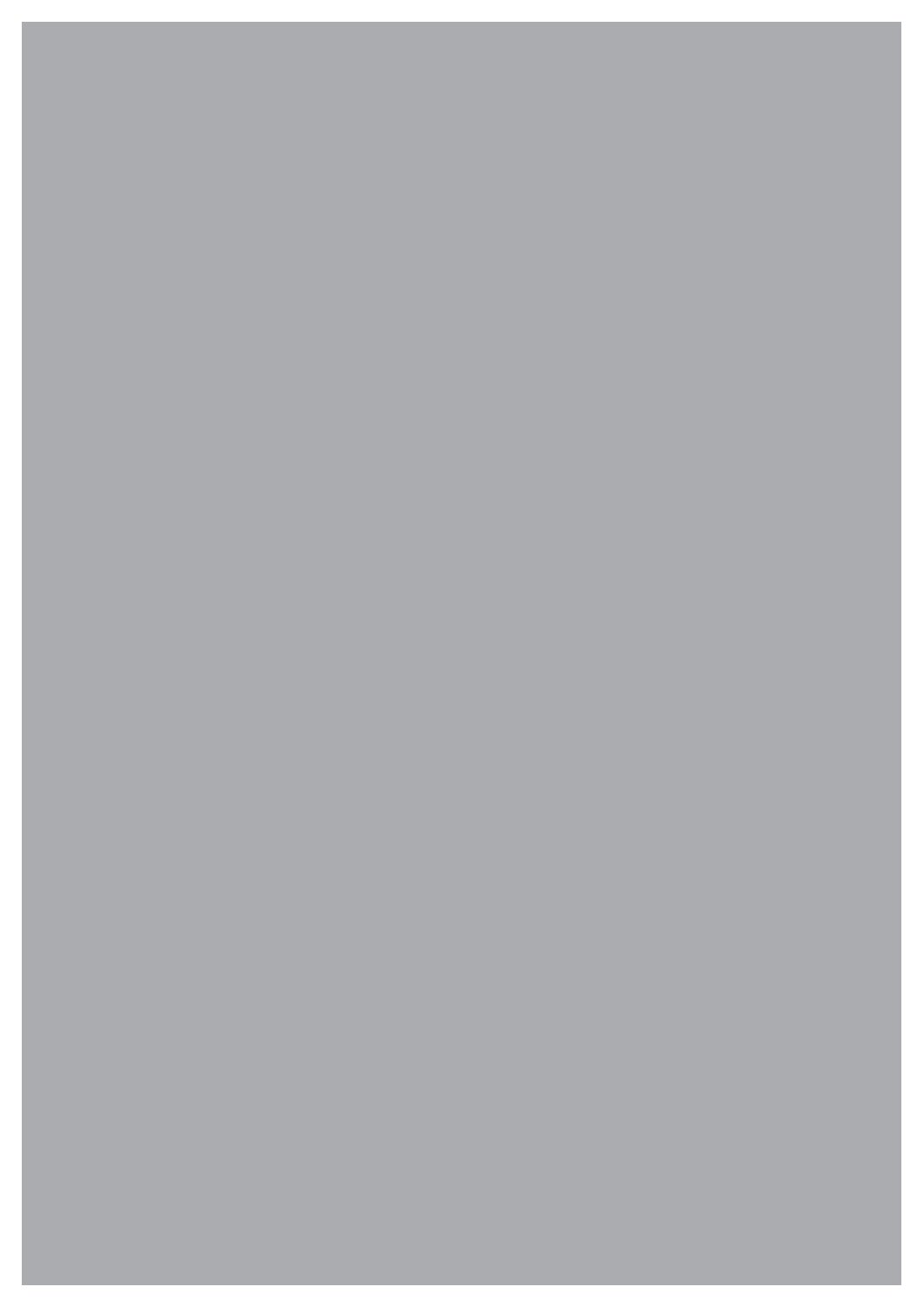### **Post-implementation Review: IFRS 3** *Business Combinations*

#### **Contents**

| Introduction and Overview                                        |    |
|------------------------------------------------------------------|----|
| Summary of our findings and next steps                           | 5  |
| Background to IFRS 3                                             | 11 |
| Consultation and evidence gathered                               | 13 |
| Feedback Statement on the implementation of IFRS 3               | 17 |
| Respondents to the Request for Information                       | 28 |
| Summary of academic research and related literature              | 31 |
| Appendix: Time line for the Post-implementation Review of IFRS 3 | 36 |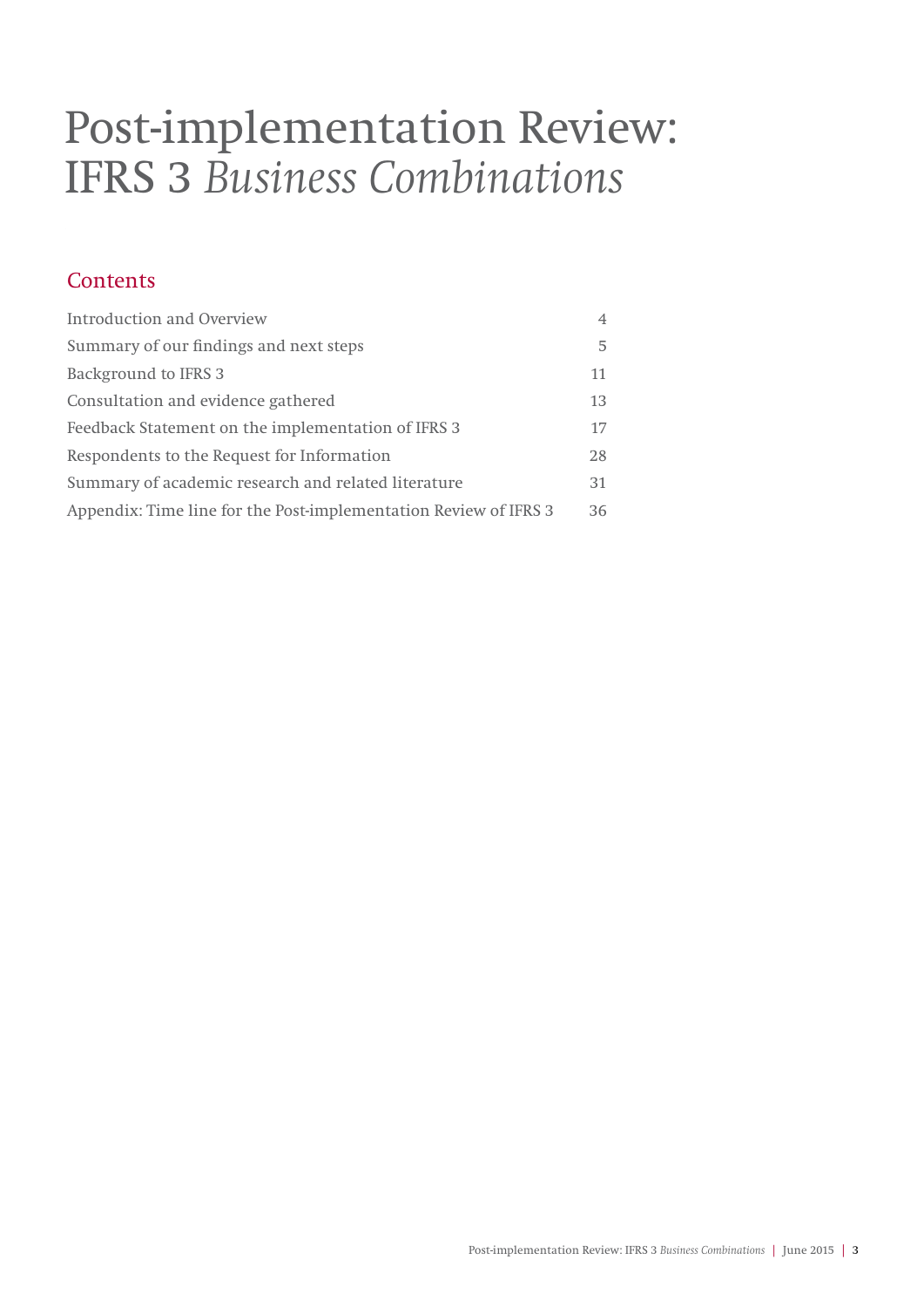# Introduction and Overview

### Introduction

This Report and Feedback Statement describes our Post-implementation Review (PIR) of IFRS 3 *Business Combinations*. It sets out the work that we the International Accounting Standards Board—completed, the findings of our review and our preliminary views on the follow-up work needed.

### Overview of our PIR process

Our PIR was conducted in two phases. The first involved an initial identification and assessment of the matters to be examined, which were then the subject of a public consultation in the form of a Request for Information (RFI). In the second phase, we considered the comments received from the RFI along with the information that we had gathered through other consultative activities and a review of relevant academic studies.

The scope of our PIR covered the whole Business Combinations project, which resulted in IFRS 3 (2004), IFRS 3 (2008) and any resulting consequential amendments to IAS 27, IAS 36 and IAS 38 being issued.

The areas on which we focused our PIR were:

- (a) the definition of a business;
- (b) fair value measurement in a business combination;
- (c) the separate recognition of intangible assets from goodwill and the accounting for negative goodwill;
- (d) impairment of goodwill and indefinite-life intangible assets;
- (e) accounting for non-controlling interests;
- (f) accounting for step acquisitions and loss of control; and
- (g) disclosures.

On the basis of the evidence received through the PIR, we present, in this Report and Feedback Statement, our findings and set out possible responses to these findings. Our responses include further research of specific areas identified by the PIR.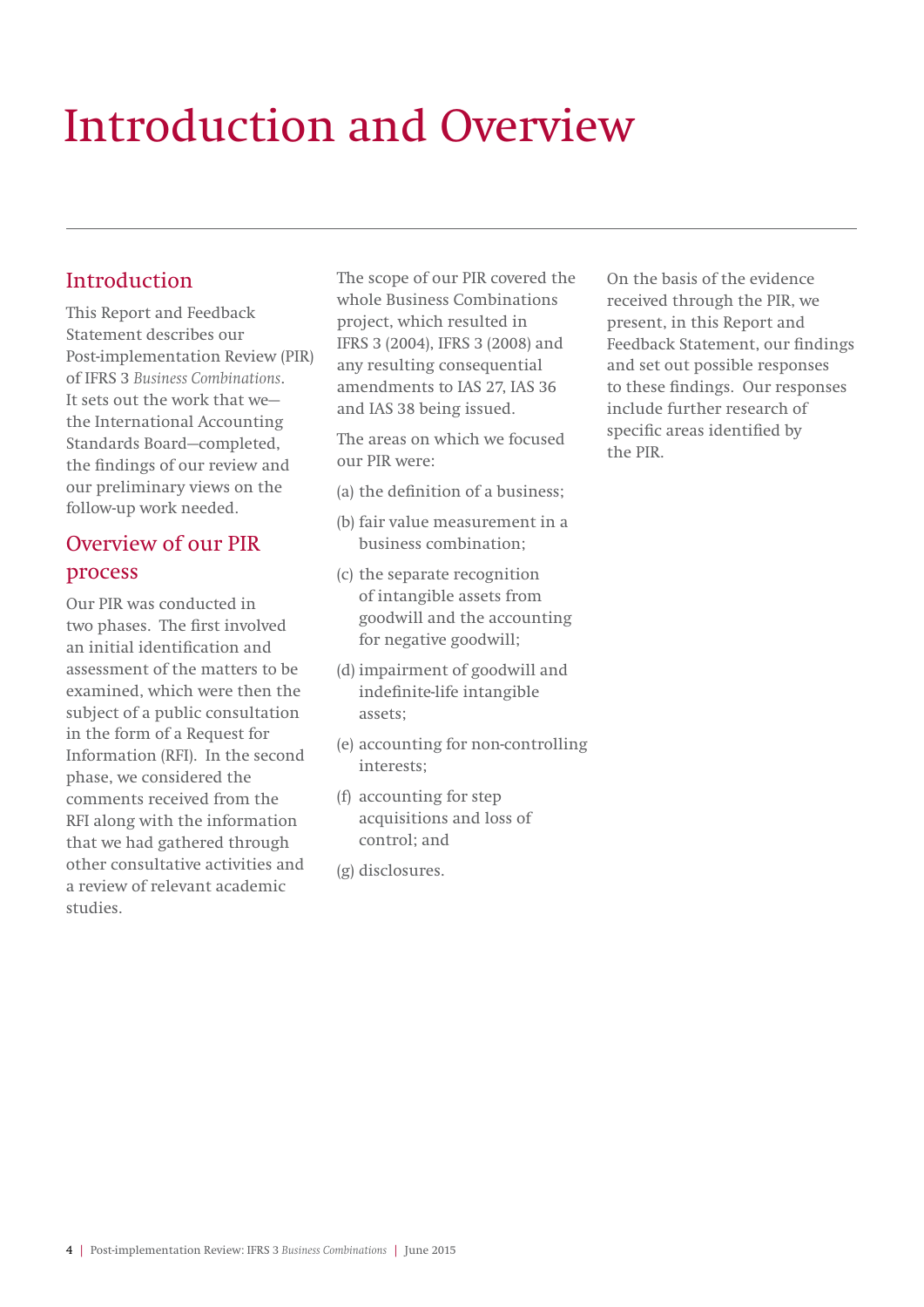## Summary of our findings and next steps

### Summary of our findings about IFRS 3

There are three strands to the information we gathered in the PIR; the results of the review of academic literature and other reports, the feedback received from investors and other users of financial statements, and the feedback received from preparers, auditors and regulators.

Investors have mixed views on the following topics:

- (a) subsequent accounting for goodwill: some investors supported the current requirements, because they think that the nonamortisation of goodwill and the absence of impairment charges help them to verify whether an acquisition is working as expected. Other investors support the amortisation of goodwill, because they think that goodwill acquired in a business combination is supported and replaced by internally-generated goodwill over time.
- (b) separate recognition of intangible assets: some investors support the current practice, because it provides an insight on why an entity purchased another entity. Other investors do not support the current practice of identifying additional intangible assets (for example, brands, customer relationships, etc) separately from goodwill, because it is highly subjective. They think that these intangible assets should be recognised only if there is a market for them.
- (c) measurement of non-controlling interests (NCIs): some investors think that NCIs should be measured using the proportionate method, while other investors prefer the fair value method, and others did not have a preference.
- (d) subsequent accounting for contingent consideration: some investors think that the current requirements are counterintuitive, because the acquirer recognises an expense if the acquiree is performing better than expected. Other investors support the current requirements, because they help the investor to know how the acquiree is performing.

Many investors do not support the current requirements on step acquisitions and loss of control and are asking for additional information about the subsequent performance of the acquired business.

Many preparers, auditors, regulators and others think that there are some areas in which implementation challenges have arisen and for which further clarification would be useful. These areas are the following.

- (a) the definition of a business: many participants think that the definition of a business is too broad and that more guidance is needed to determine whether a transaction is a business combination or an asset acquisition, especially when the processes acquired are not significant or when the entity acquired does not generate revenues.
- (b) fair value measurement: many participants think that contingent consideration, contingent liabilities and intangible assets, such as brand names and customer relationships, are difficult to measure at fair value.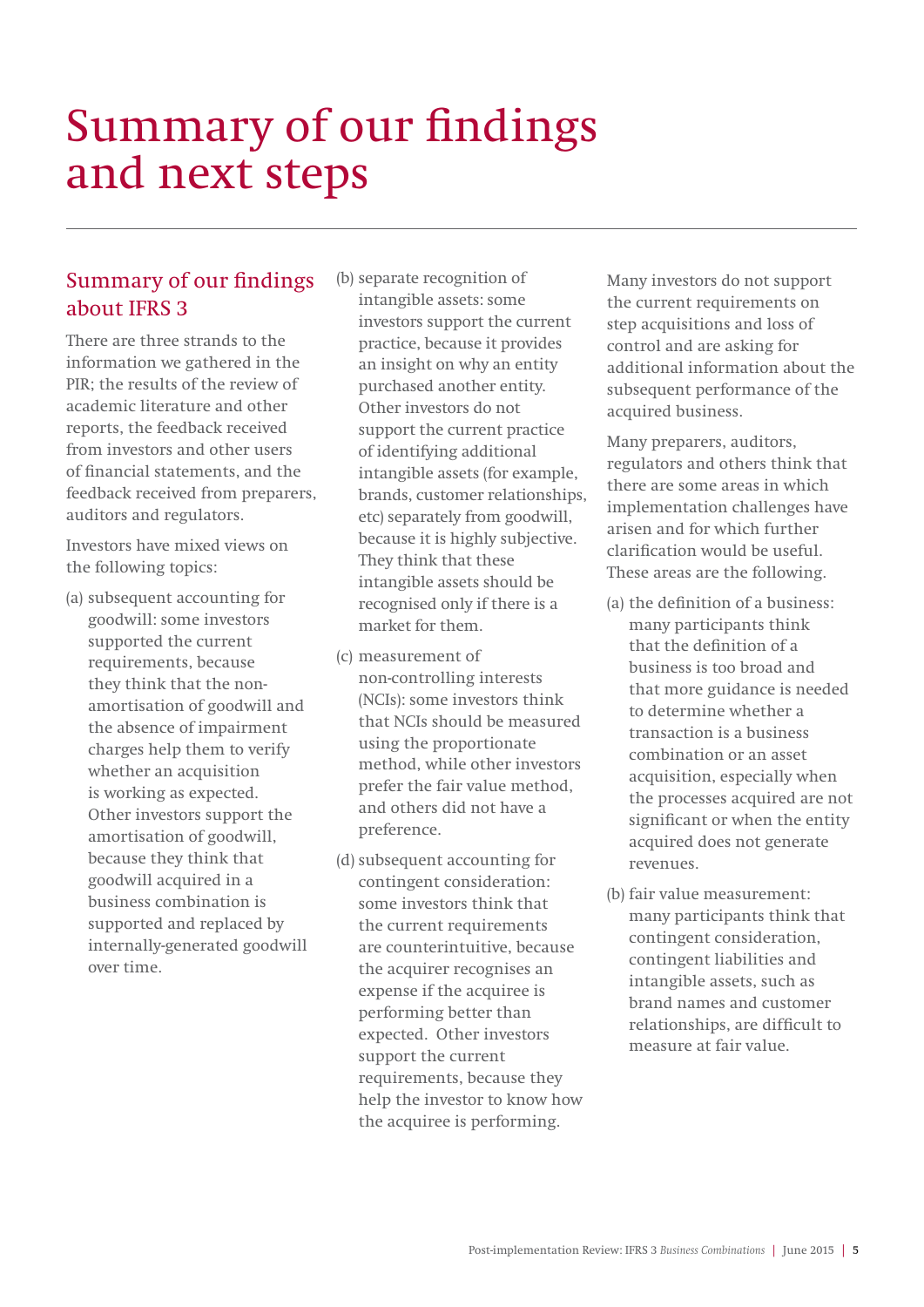### Summary of our findings and next steps continued...

- (c) impairment test for goodwill: many participants think that the impairment test is complex, time-consuming and expensive and involves significant judgements, especially in determining the assumptions used in the value in use (VIU) calculation and in allocating goodwill to the cash-generating units (CGUs).
- (d) contingent payments to selling shareholders who become employees: many participants have asked the IASB to revisit the accounting for these payments. In their view, the fact that contingent payments are forfeited if employment terminates should not be a conclusive rule, but should instead be one of the indicators that is considered in assessing whether such contingent consideration should be treated as part of the consideration transferred or as a post-acquisition expense.

Some preparers expressed concerns regarding the level of effort required and the costs incurred in order to meet the requirements in IFRS 3. They think that these costs may, in at least some cases, have exceeded the benefits to investors.

Many participants in the review, across all types of participants, think that the IASB should try to work together with the US national standard-setter, the Financial Accounting Standards Board (FASB), if future changes are considered, in order to reduce the risk of divergence in the accounting for business combinations. Many noted that the FASB has recently decided to reconsider the post-acquisition accounting for goodwill and they would support a similar effort by the IASB.

Our review of academic research considered evidence from studies on the value relevance of goodwill, other intangible assets and impairment. It also included studies investigating application issues and compliance with IFRS 3 and IAS 36 *Impairment of Assets*. The evidence for this review was drawn from publicly available published papers, located via Google Scholar and other databases of academic studies. Evidence from working papers that are not yet published was generally not included, because the results of these studies may change prior to publication.

We think that this review of academic research provides evidence that generally supports the current requirements, particularly in relation to the usefulness of reported goodwill, other intangible assets and goodwill impairment. As expected, some studies showed the impact of managerial incentives on impairment recognition. Nevertheless, some authors pointed to an association between impairment and economic factors, market indicators and firm earnings, and concluded that impairment recognition was conveying relevant information.

Further details about these studies are included in the section *Summary of academic research and related literature*.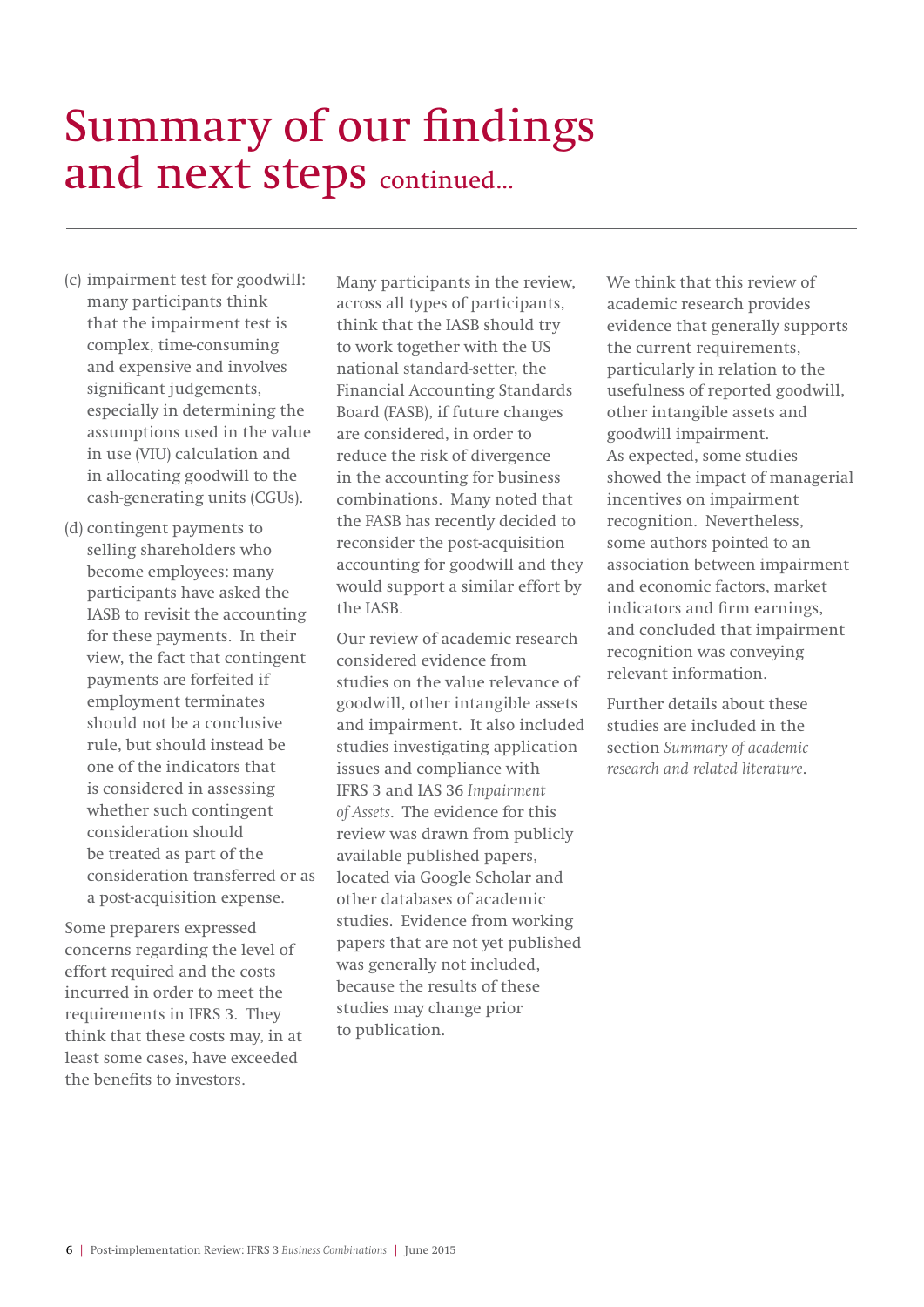### Our assessment of the significance of the PIR findings and the next steps

Taking into account all of the evidence collected, we have identified some areas of focus that we think warrant further investigation. In the following table we have classified these areas of focus on the basis of our assessment of their significance and we have identified the possible next steps. We have assessed their significance using the following criteria:

- (a) have investors expressed concerns about the usefulness of the information provided by the current requirements?
- (b) have preparers, auditors or regulators expressed concerns about the application of the current requirements?
- (c) is the area of focus included in the issues recommended by the Accounting Standards Advisory Forum for further work?
- (d) is the area of focus included in the Financial Accounting Foundation's *Report on PIR of Statement 141(R)* or in the FASB agenda?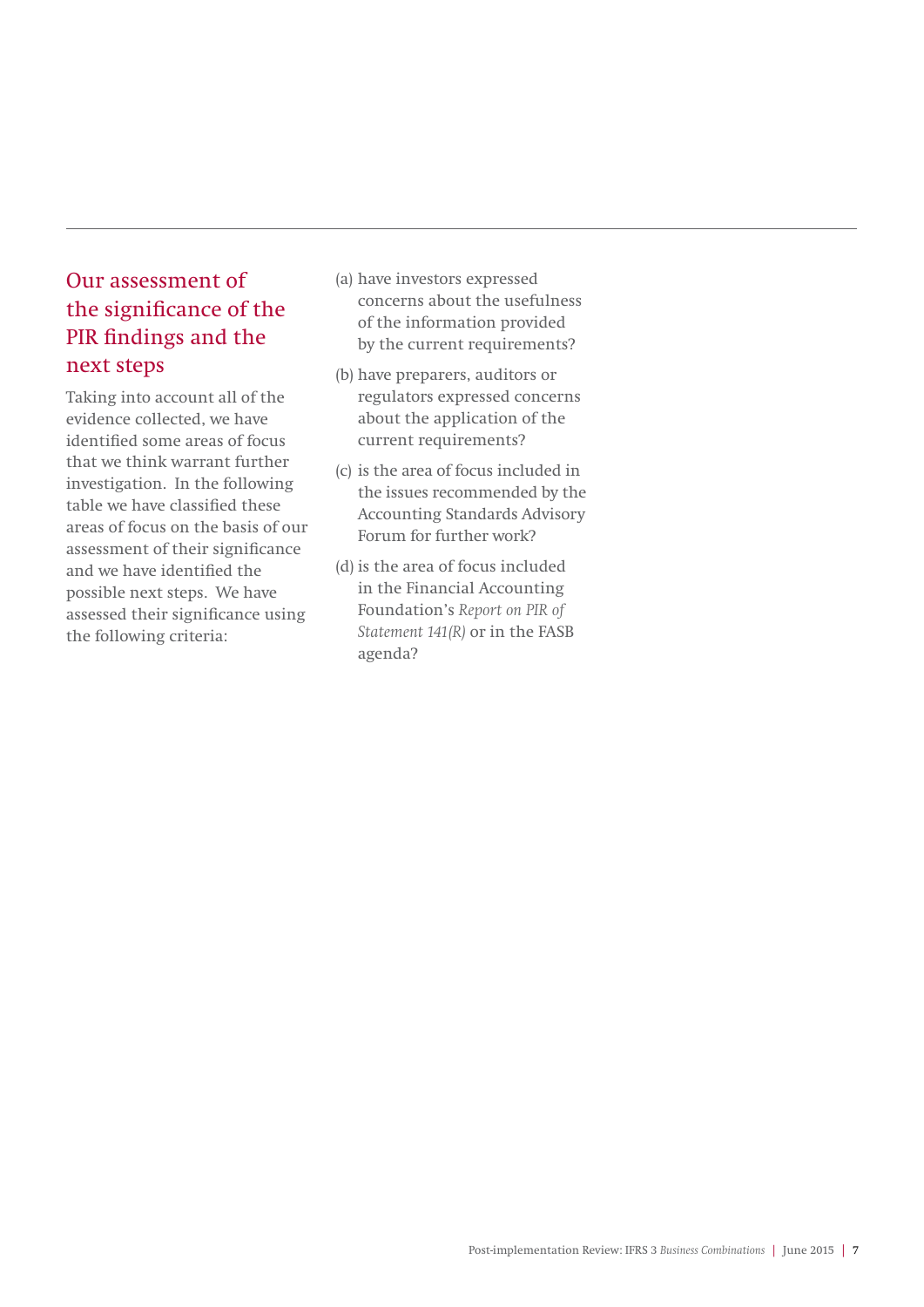## Summary of our findings and next steps continued...

| Area of focus                                                                                                                       | Assessed<br>significance | Possible next steps                                                                                                                                                                                                                                                                                                                          |
|-------------------------------------------------------------------------------------------------------------------------------------|--------------------------|----------------------------------------------------------------------------------------------------------------------------------------------------------------------------------------------------------------------------------------------------------------------------------------------------------------------------------------------|
| <b>Effectiveness and complexity</b><br>of testing goodwill for<br>impairment.                                                       | High                     | Research will be undertaken. We could review IAS 36<br>and we could consider improvements to the impairment<br>model; particularly whether there is scope for<br>simplification.                                                                                                                                                             |
| Subsequent accounting for<br>goodwill (ie impairment-only<br>approach compared with an<br>amortisation and impairment<br>approach). | High                     | Research will be undertaken. We could consider<br>whether and how the costs of accounting for goodwill<br>can be reduced without losing the information that<br>is currently being provided by the impairment-only<br>approach, and which our review of academic studies<br>suggested was value-relevant. This could include<br>considering: |
|                                                                                                                                     |                          | (a) how improvements to the impairment-only approach<br>(in particular to the impairment test) could address<br>some of the concerns that have been raised; and                                                                                                                                                                              |
|                                                                                                                                     |                          | (b) whether a variation on an amortisation and<br>impairment model could be developed with an<br>amortisation method that does not undermine<br>the information currently provided by the<br>impairment-only approach.                                                                                                                       |
| Challenges in applying the<br>definition of a business.                                                                             | Medium/<br>high          | Research will be undertaken. We could try to clarify<br>the definition of a business and the related application<br>guidance.                                                                                                                                                                                                                |
|                                                                                                                                     |                          | We could also consider whether a market-participant<br>approach is preferable to an entity-specific approach<br>when making this assessment.                                                                                                                                                                                                 |
|                                                                                                                                     |                          | We could consider whether and how the accounting<br>differences between a business combination and an asset<br>purchase could be reduced, thereby relieving some of<br>the pressure on the definition of a business (for example,<br>in accounting for deferred taxes).                                                                      |

*continued...*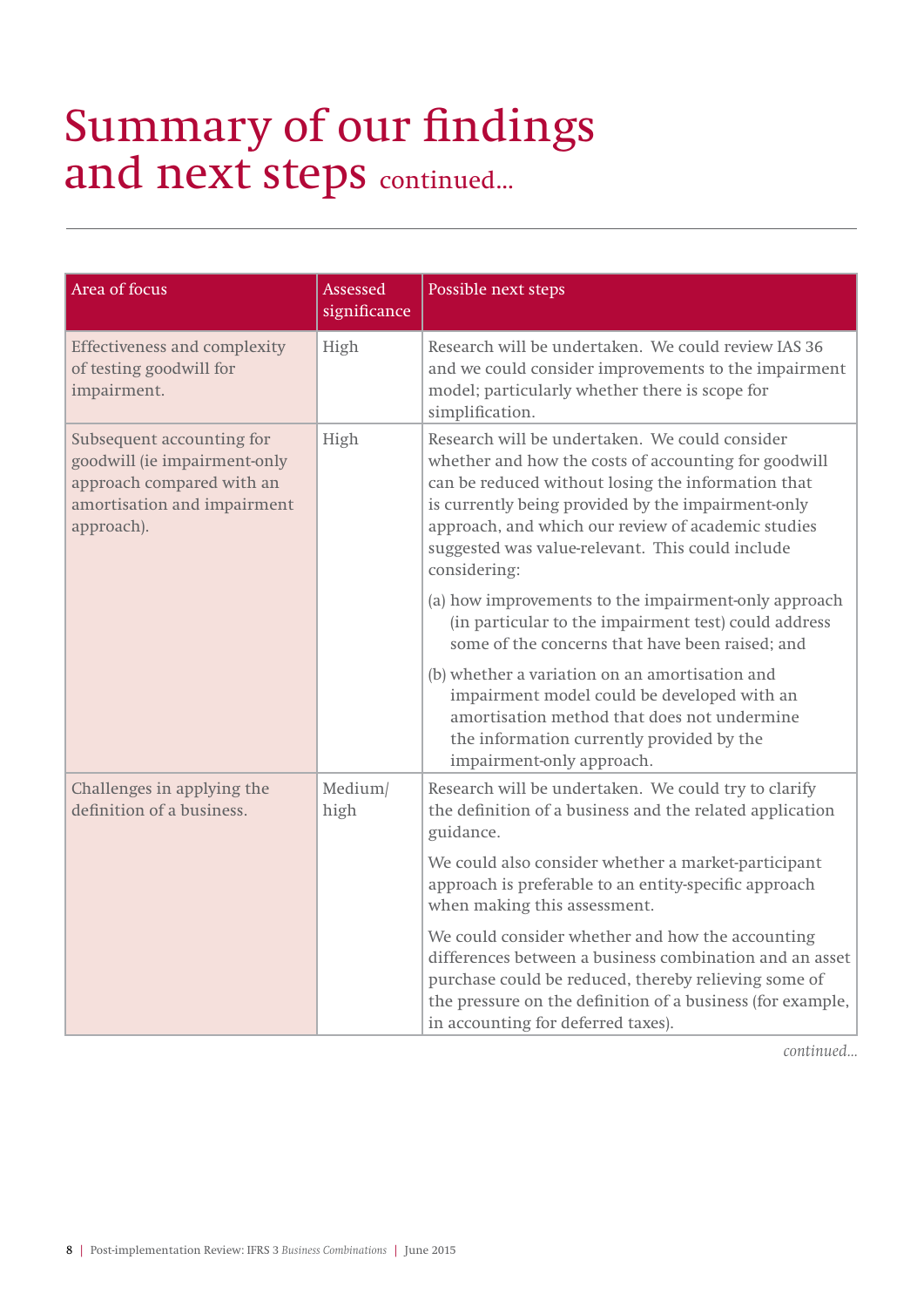#### *...continued*

| Area of focus                                                                                                           | <b>Assessed</b><br>significance | Possible next steps                                                                                                                                                                                                                                                                                                                     |
|-------------------------------------------------------------------------------------------------------------------------|---------------------------------|-----------------------------------------------------------------------------------------------------------------------------------------------------------------------------------------------------------------------------------------------------------------------------------------------------------------------------------------|
| Identification and fair value<br>measurement of intangible<br>assets such as customer<br>relationships and brand names. | Medium/<br>high                 | Research will be undertaken. We could consider<br>whether particular intangible assets (for example,<br>customer relationships) should be subsumed into<br>goodwill.                                                                                                                                                                    |
|                                                                                                                         |                                 | We could also consider what additional guidance could<br>be given to assist in the identification of customer<br>relationship intangible assets and their associated<br>measurement.                                                                                                                                                    |
| Information about the<br>subsequent performance of                                                                      | Medium                          | This topic is related to the subsequent accounting for<br>goodwill.                                                                                                                                                                                                                                                                     |
| the acquiree.                                                                                                           |                                 | Depending on the feedback received from the 2015<br>Agenda Consultation, we could investigate whether<br>it would be practical to prepare this information, and<br>for how many reporting periods post-acquisition this<br>information would be cost-beneficial.                                                                        |
| Usefulness of the subsequent<br>accounting for contingent<br>consideration.                                             | Medium                          | Depending on the feedback received from the 2015<br>Agenda Consultation, we could start working on this<br>issue. Some participants suggested investigating<br>whether, in some circumstances, changes in the fair<br>value of contingent consideration should be recognised<br>by adjusting the carrying value of the assets acquired. |
| Fair value measurement of<br>contingent consideration and<br>contingent liabilities.                                    | Medium                          | Depending on the feedback received from the 2015<br>Agenda Consultation, we could start working on this<br>issue. Some participants suggested investigating<br>whether the accounting for contingent consideration<br>and contingent liabilities could be reconsidered in order<br>to enhance relevance and faithful representation.    |
| Usefulness of the accounting<br>for step acquisitions and loss<br>of control.                                           | Medium                          | Depending on the feedback received from the 2015<br>Agenda Consultation, we could start working on this<br>issue. Some participants suggested investigating<br>whether remeasurement gains resulting from step<br>acquisitions and loss of control should be recognised in<br>other comprehensive income (OCI).                         |

*continued...*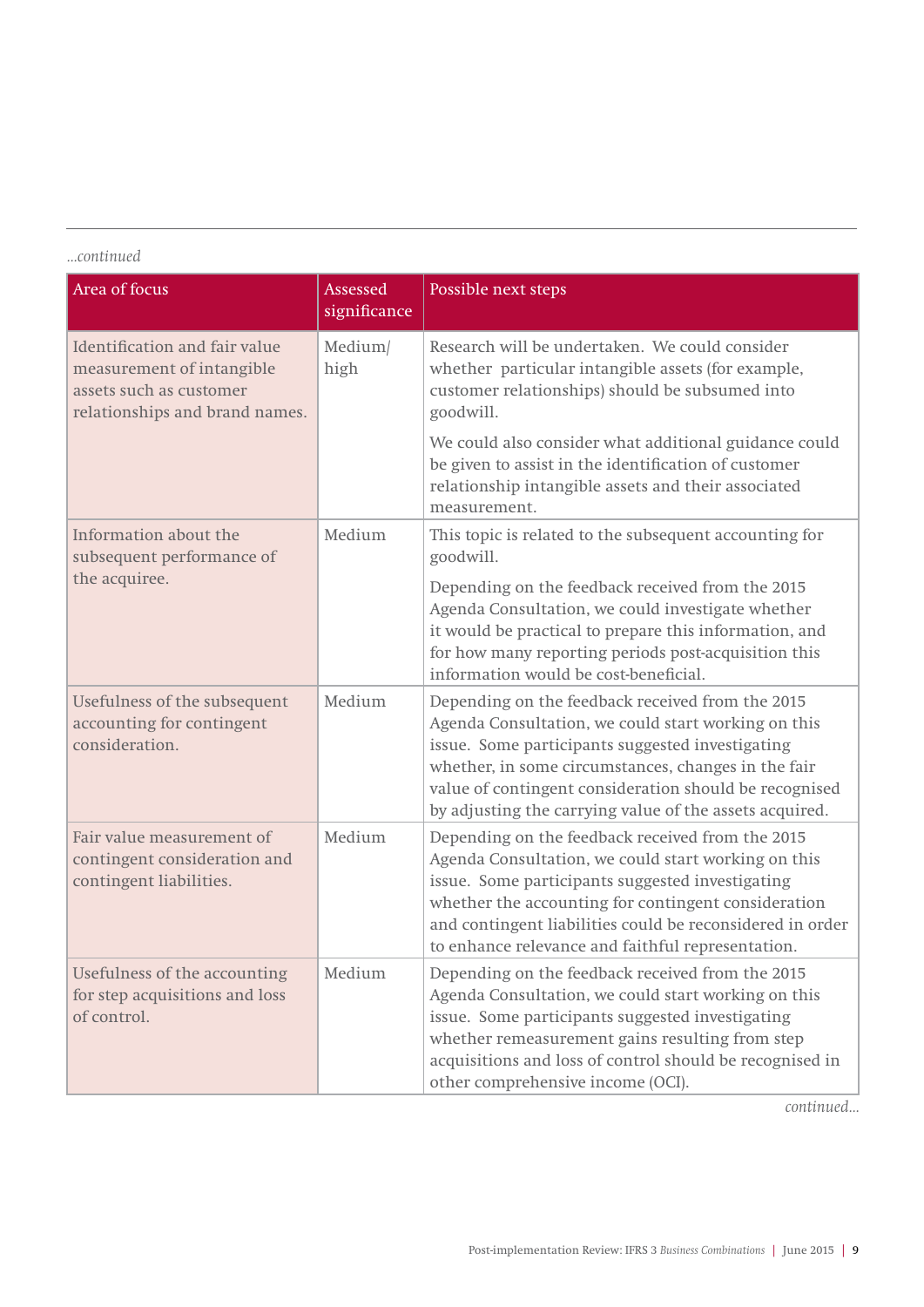## Summary of our findings and next steps continued...

*...continued*

| Area of focus                                                                             | Assessed<br>significance | Possible next steps                                                                                                                                                                                                                                                                                                                                                                                                                                                   |
|-------------------------------------------------------------------------------------------|--------------------------|-----------------------------------------------------------------------------------------------------------------------------------------------------------------------------------------------------------------------------------------------------------------------------------------------------------------------------------------------------------------------------------------------------------------------------------------------------------------------|
| Measurement of NCIs.                                                                      | Low                      | Depending on the feedback received from the 2015<br>Agenda Consultation, we could start working on this<br>issue. Some participants suggested investigating<br>whether the measurement of NCIs should be a one-time<br>accounting policy choice for all business combinations<br>(ie it should not be a transaction-by-transaction choice).                                                                                                                           |
| Pro-forma prior year<br>comparative information.                                          | Low                      | Depending on the feedback received from the 2015<br>Agenda Consultation, we could start working on this<br>issue. Some participants suggested investigating<br>whether it would be practical to prepare this<br>information.                                                                                                                                                                                                                                          |
| Usefulness of the recognition of Low<br>negative goodwill in profit<br>or loss.           |                          | Depending on the feedback received from the<br>2015 Agenda Consultation, we could start working<br>on this issue. Some participants suggested investigating<br>whether negative goodwill should be recognised in OCI.                                                                                                                                                                                                                                                 |
| Accounting for contingent<br>payments to selling<br>shareholders who become<br>employees. | Low                      | Depending on the feedback received from the 2015<br>Agenda Consultation, we could reconsider the guidance<br>for contingent payments to selling shareholders in<br>circumstances in which those selling shareholders<br>become, or continue as, employees. Some participants<br>think that this guidance should be one of the indicators<br>to consider in assessing whether such payments should<br>be treated as consideration or as a post-acquisition<br>expense. |

In February 2015, we decided to add to our research agenda the following areas of focus:

- (a) effectiveness and complexity of testing goodwill for impairment;
- (b) subsequent accounting for goodwill (ie impairment-only approach versus amortisation and impairment approach);
- (c) challenges in applying the definition of a business; and

(d) identification and fair value measurement of intangible assets such as customer relationships and brand names.

We will consider how to develop these projects. The FASB is also working on these topics, so we will assess how we might co-operate with the FASB on these projects. Additionally, other national standard-setters have an interest in these areas, which could give us the opportunity to pool resources.

Depending on the feedback received from the 2015 Agenda Consultation, the IASB could start working on the areas of focus assessed as being of medium or lower significance.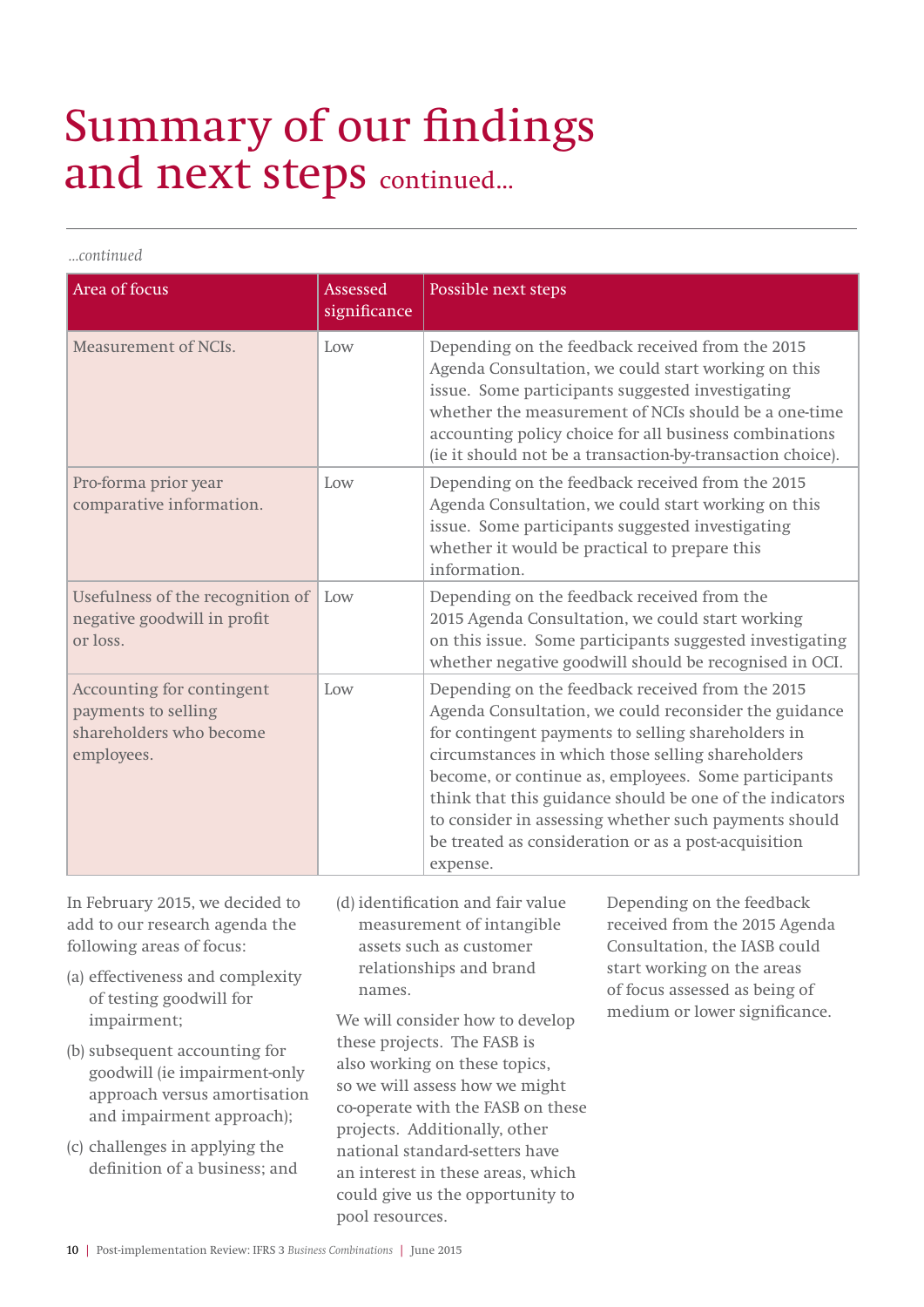# Background to IFRS 3

### Project history and project objective

The Business Combinations project was part of our initial agenda when the IASB was formed in 2001. Accounting for business combinations had been identified previously as an area of significant divergence within and across jurisdictions. Extensive work on the topic had been undertaken in the previous decade by national standardsetters and by our predecessor, the International Accounting Standards Committee.

The FASB was also conducting a project on business combinations. In June 2001, the FASB concluded its first phase of that project by issuing SFAS 141 *Business Combinations* and SFAS 142 *Goodwill and Other Intangible Assets*, which removed the merging (or pooling) of interest methods and replaced the amortisation of goodwill with a goodwill impairment test. We received numerous requests from Europe and Australia to make similar changes to the accounting for goodwill.

The project we started in 2001 reviewed IAS 22 *Business Combinations* (revised in 1998) with the objective of improving the quality of, and seeking international convergence on, the accounting for business combinations. We decided to address the accounting for business combinations in two phases. The first phase was short-term, addressing the pooling of interests and goodwill impairment and amortisation in a replacement for IAS 22. The second phase took a broader look at business combinations accounting. We started the two phases at about the same time, which meant that they ran in parallel until the first phase was completed. Before the first phase had been completed, we had already finished our analysis of three areas: the initial measurement of identifiable assets acquired and liabilities assumed in a business combination; the recognition of liabilities for terminating or reducing the activities of an acquiree; and the accounting for bargain purchases. We decided to incorporate those decisions into the first phase of the new Standard, IFRS 3, which was issued in March 2004, bringing the first phase of the project to a conclusion.

We worked with the FASB on the second phase. We concluded that sharing our resources and debating the issues together was the best way for each to improve the application of the acquisition method and to eliminate as many differences between IFRS 3 (2004) and SFAS 141 as possible. The changes that we had incorporated into IFRS 3 in 2004 moved IFRS ahead of US GAAP, so this phase also provided the FASB with the opportunity to catch up with the decisions already incorporated into IFRS. The second phase took a broader look at business combinations accounting and, therefore, addressed aspects of merger and acquisition activity, for which there was no guidance. We also examined the requirements that we had carried forward from IAS 22 into IFRS 3 (2004) without reconsideration. The continuation of our work in the second phase of the project gave both Boards the opportunity to address the areas of IFRS 3 (2004) and IAS 27 *Consolidated and Separate Financial Statements*, 1 as revised in 2003, (and the US equivalents), which we knew required additional work.

<sup>1</sup> IAS 27 was amended in 2011 as a result of the IASB's project on consolidation. IFRS 10 *Consolidated Financial Statements*, issued in 2011, addresses the principle of control and the requirements relating to the preparation of consolidated financial statements. As a result, the amendments made to IAS 27 (2008) by the Business Combinations project are included in IFRS 10. IAS 27 (2011) now contains requirements relating only to separate financial statements.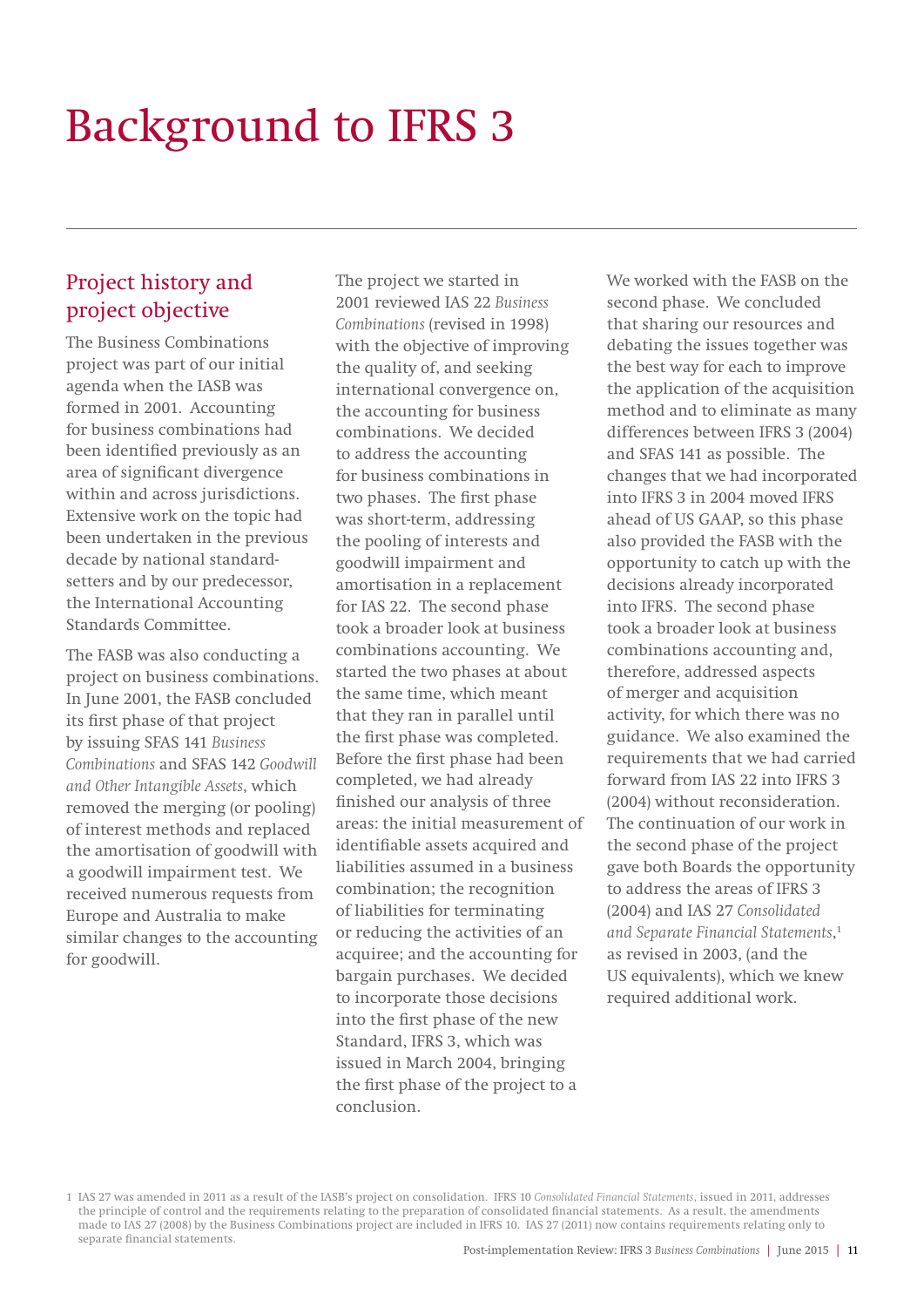# Background to IFRS 3 continued...

We issued a revised version of IFRS 3 and an amended version of IAS 27 in 2008. The FASB issued SFAS 141 (revised 2007) *Business Combinations* and amended SFAS 160 *Noncontrolling Interests in Consolidated Financial Statements*.

The main standard-setting decisions made by the IASB during the first phase of the Business Combinations project were:

- (a) the acquisition method is the only method of accounting for business combinations.
- (b) liabilities for terminating or reducing activities of the acquiree and contingent liabilities are recognised only when they are liabilities of the acquiree at the acquisition date in accordance with IAS 37 *Provisions, Contingent Liabilities and Contingent Assets* (they were previously accrued as part of the cost of acquisition).
- (c) separate recognition of intangible assets from goodwill. In order to achieve this, the probability recognition criterion for intangible assets acquired in business combinations was deemed to always be satisfied. Fair value can normally be measured with sufficient reliability for intangible assets to be recognised separately from goodwill.
- (d) indefinite-life intangible assets and goodwill are no longer amortised but are instead tested annually for impairment.
- (e) negative goodwill is recognised by the acquirer in profit or loss.

These decisions were included in IFRS 3 (2004) and in the revised versions of IAS 36 and IAS 38 *Intangible Assets*.

The main decisions made by the IASB during the second phase of the Business Combinations project were:

- (a) business combinations involving only mutual entities and business combinations achieved by contract alone are included within the scope of IFRS 3;
- (b) acquisition-related costs are expenses and contingent consideration is recognised at the acquisition date at its fair value, with changes in the fair value of the liability recognised in accordance with other Standards (those changes would usually be recognised in profit or loss);
- (c) NCIs are measured at either fair value or the present ownership instruments' proportionate share in the recognised amounts of the acquiree's net identifiable assets;
- (d) any investment the parent has in the former subsidiary after control is lost should be measured at fair value at the date that control is lost, and any resulting gain or loss should be recognised in profit or loss;
- (e) measurement of goodwill in a step acquisition was simplified, acquisitions or disposals of NCIs were required to be accounted for as equity transactions and it was required to attribute the total comprehensive income applicable to NCIs without any limitations, which could lead to NCIs having a deficit balance; and
- (f) aspects for which there was no guidance were addressed, such as accounting for reacquired rights, indemnification assets, leases and insurance contracts and contingent liabilities.

These decisions were included in IFRS 3 (2008) and IAS 27 (as amended in 2008).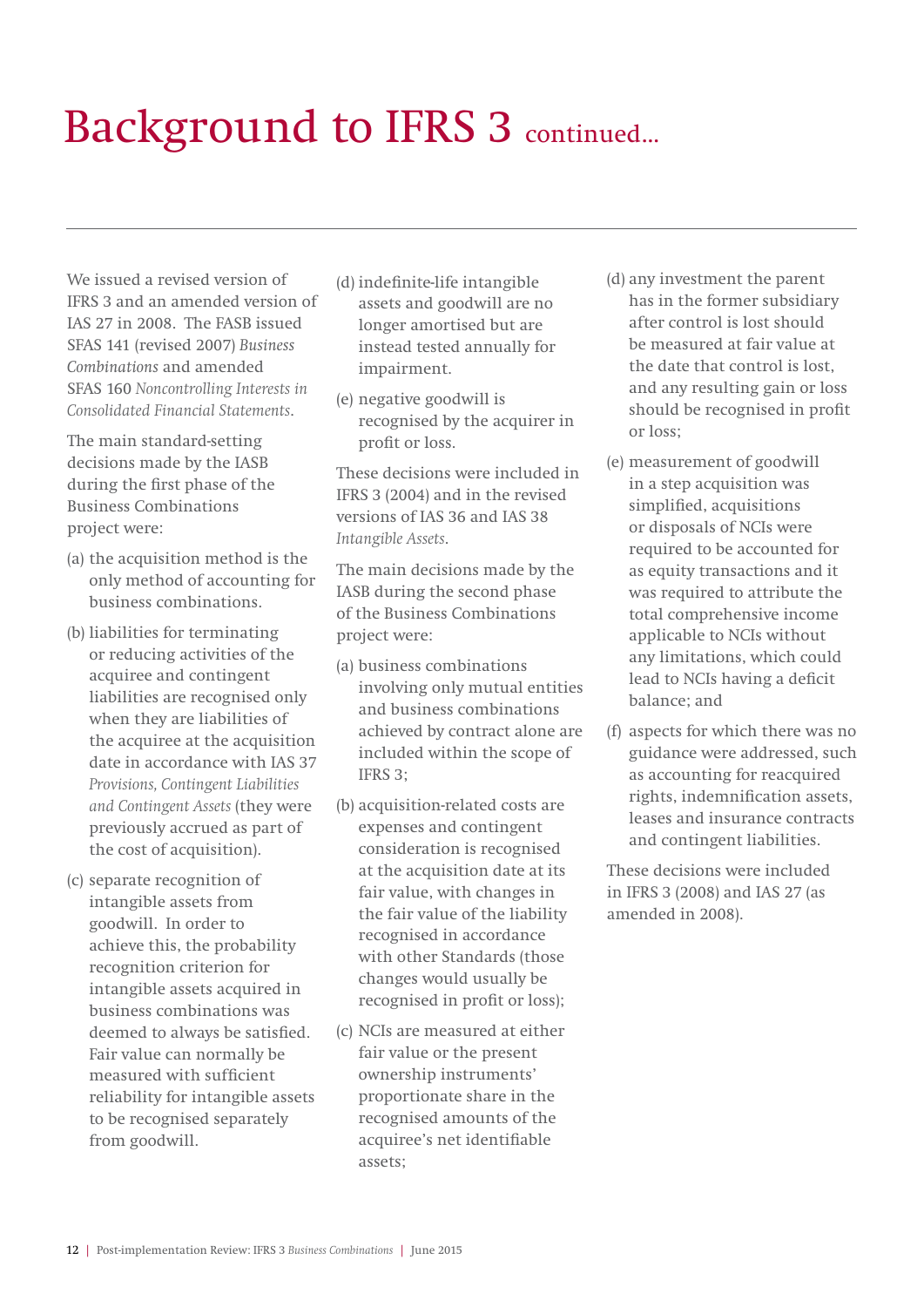## Consultation and evidence gathered

#### Initial assessment

The first phase of the PIR of IFRS 3 consisted of an initial assessment of the issues that arose on the implementation of IFRS 3. This assessment was conducted in 2013 through a review of available literature and educational materials and by consultation in 60 outreach meetings.2 This allowed us to compile a list of issues for subsequent investigation about the effect of implementing IFRS 3.

#### Scope of the PIR

The results of the initial assessment allowed us to determine the scope of the PIR. We decided that the PIR should cover both phases of the Business Combinations project. This included the requirements introduced by the issue of IFRS 3 in 2004, as well as those that were part of the 2008 revisions. We also decided that the review should include the consequential amendments made to IAS 27, IAS 36 and IAS 38 by the Business Combinations project.

The initial assessment also helped us identify the seven areas on which to focus the review. These were:

- (a) the definition of a business;
- (b) fair value measurement in a business combination;
- (c) the separate recognition of intangible assets from goodwill and the accounting for negative goodwill;
- (d) impairment of goodwill and indefinite-life intangible assets;
- (e) accounting for NCIs;
- (f) accounting for step acquisitions and loss of control; and
- (g) disclosures.

### Information-gathering phase

In 2014, the PIR process entered the information-gathering phase. The PIR process is designed so that we can gather evidence from which we can draw conclusions about the effect of implementing IFRS 3. There were three principal sources of this evidence for the PIR of IFRS 3:

- (a) public consultation through an RFI;
- (b) outreach activities; and
- (c) a review of academic research.3

### Public consultation through an RFI

In January 2014, we published for public comment an RFI, with comments due by 30 May 2014.

We received 93 comment letters, all of which are available on the IASB website.

2 For further details, see Agenda Papers 13A and 13B for the November 2013 IASB meeting.

3 For further details, see Agenda Papers 12F and 12G for the September 2014 IASB meeting.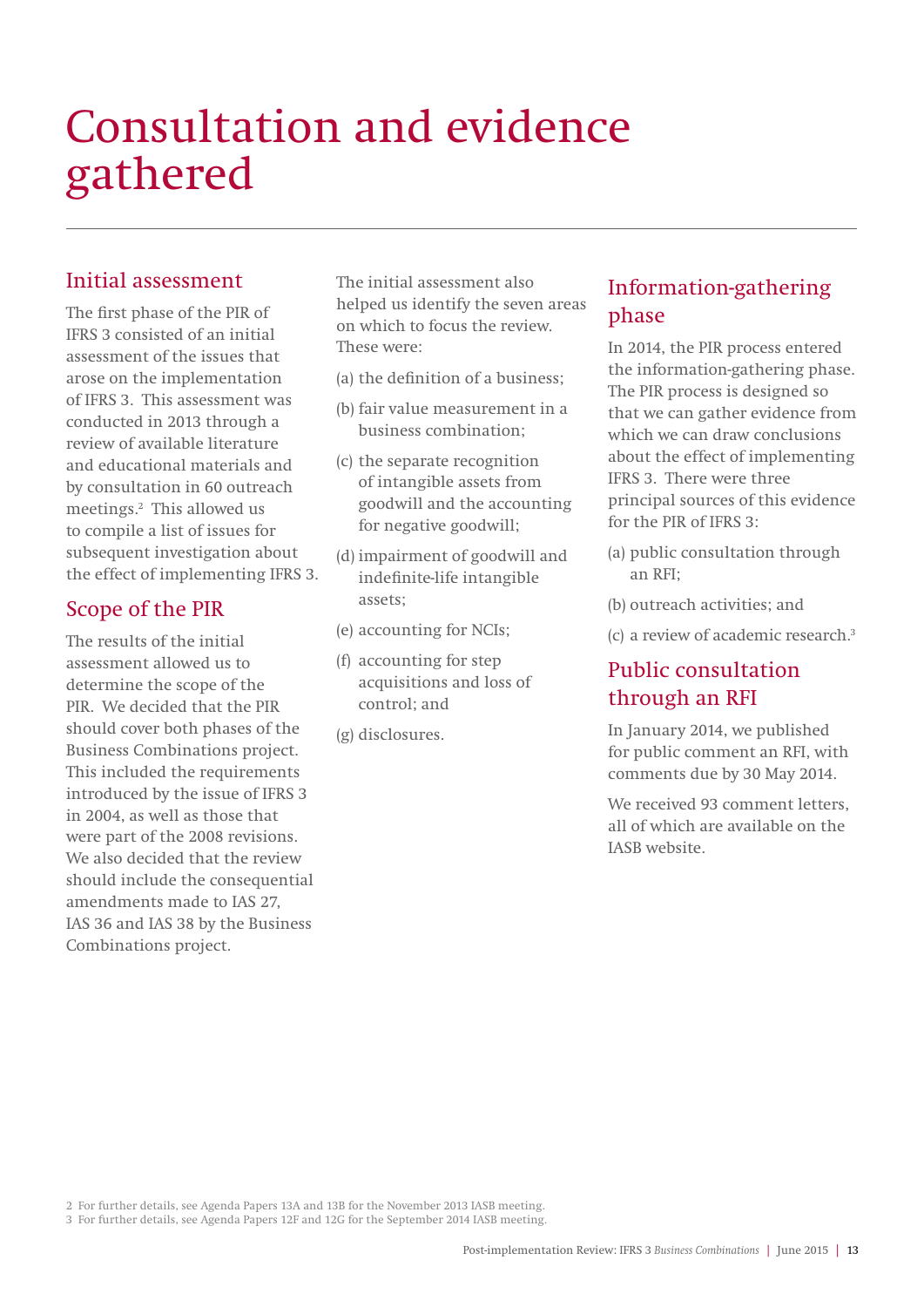## Consultation and evidence gathered continued...

#### *Respondents to the RFI*

A diverse range of types of interested parties responded to the RFI:

| Type of respondent                            | Number of<br>respondents | Percentage of<br>respondents |
|-----------------------------------------------|--------------------------|------------------------------|
| Academia                                      | 4                        | $4\%$                        |
| Accounting firms and accountancy bodies       | 21                       | 23%                          |
| Investors and investors representative bodies | 4                        | $4\%$                        |
| Preparers and industry organisations          | 38                       | 41%                          |
| Regulators and government agencies            | 6                        | $6\%$                        |
| Standard-setters                              | 14                       | 15%                          |
| Other                                         | 6                        | 7%                           |
| <b>Total</b>                                  | 93                       | 100%                         |

All geographical regions were represented in the responses:

| Geographical region           | Number of<br>respondents | Percentage of<br>respondents |
|-------------------------------|--------------------------|------------------------------|
| Africa                        | 3                        | $3\%$                        |
| America                       | 14                       | 15%                          |
| Asia, Oceania and Middle East | 21                       | 23%                          |
| Europe                        | 45                       | 48%                          |
| International                 | $\overline{ }$           | 8%                           |
| Not specified                 | 3                        | $3\%$                        |
| <b>Total</b>                  | 93                       | 100%                         |

We discussed a summary of the comments received in September 2014.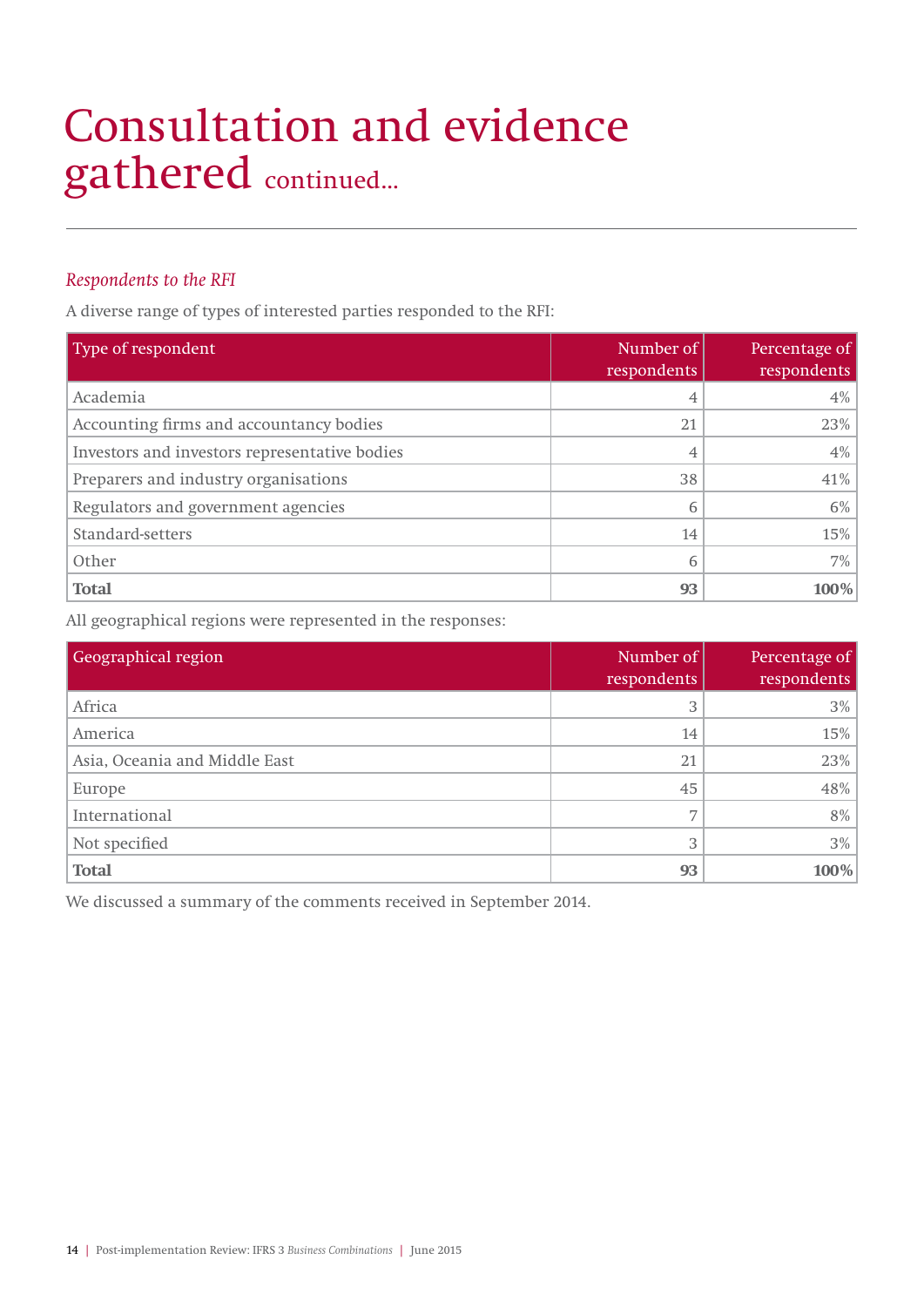#### Outreach activities

In this information-gathering phase, IASB members and staff took part in 30 outreach events in a range of formats, including discussion forums, conferences, webcasts and individual meetings. This outreach was facilitated locally by national and regional standard-setters, accounting firms, academics and regulators.

We focused our outreach activities on investors and investors' representative bodies, because we expected few comment letters from investors and many questions included in the RFI aimed to get investors' views on such questions:

| Participant type                                                | Number of<br>events | Percentage of<br>events |
|-----------------------------------------------------------------|---------------------|-------------------------|
|                                                                 |                     |                         |
| Investors and Investors' representative bodies                  | 19                  | 64%                     |
| <b>Preparers</b>                                                |                     | 13%                     |
| Mixed groups (ie regulators, auditors, preparers and investors) |                     | 23%                     |
| <b>Total</b>                                                    |                     | 100%                    |

All geographical regions were represented in the outreach conducted:

| Geographical region           | Number of<br>events | Percentage of<br>events |
|-------------------------------|---------------------|-------------------------|
|                               |                     |                         |
| Africa                        |                     | $3\%$                   |
| America                       |                     | $7\%$                   |
| Asia, Oceania and Middle East | 3                   | 10%                     |
| Europe                        | 20                  | 67%                     |
| International                 | 4                   | 13%                     |
| <b>Total</b>                  | 30                  | 100%                    |

#### Review of academic research

Another part of the PIR has been the review of academic research. This review was presented to the IASB at its meetings in September and December 2014.

The evidence in this review was drawn from publicly available published papers, located via Google Scholar and other databases of academic studies. Evidence from working papers that are not yet published was generally not included, because the results of these studies may change prior to publication.

We think that this review provides evidence that generally supports the current requirements, particularly in relation to the usefulness of reported goodwill, other intangible assets and goodwill impairment. As expected, some studies showed the impact of managerial incentives on impairment recognition.

Further details about these studies are included in the section *Summary of academic research and related literature*.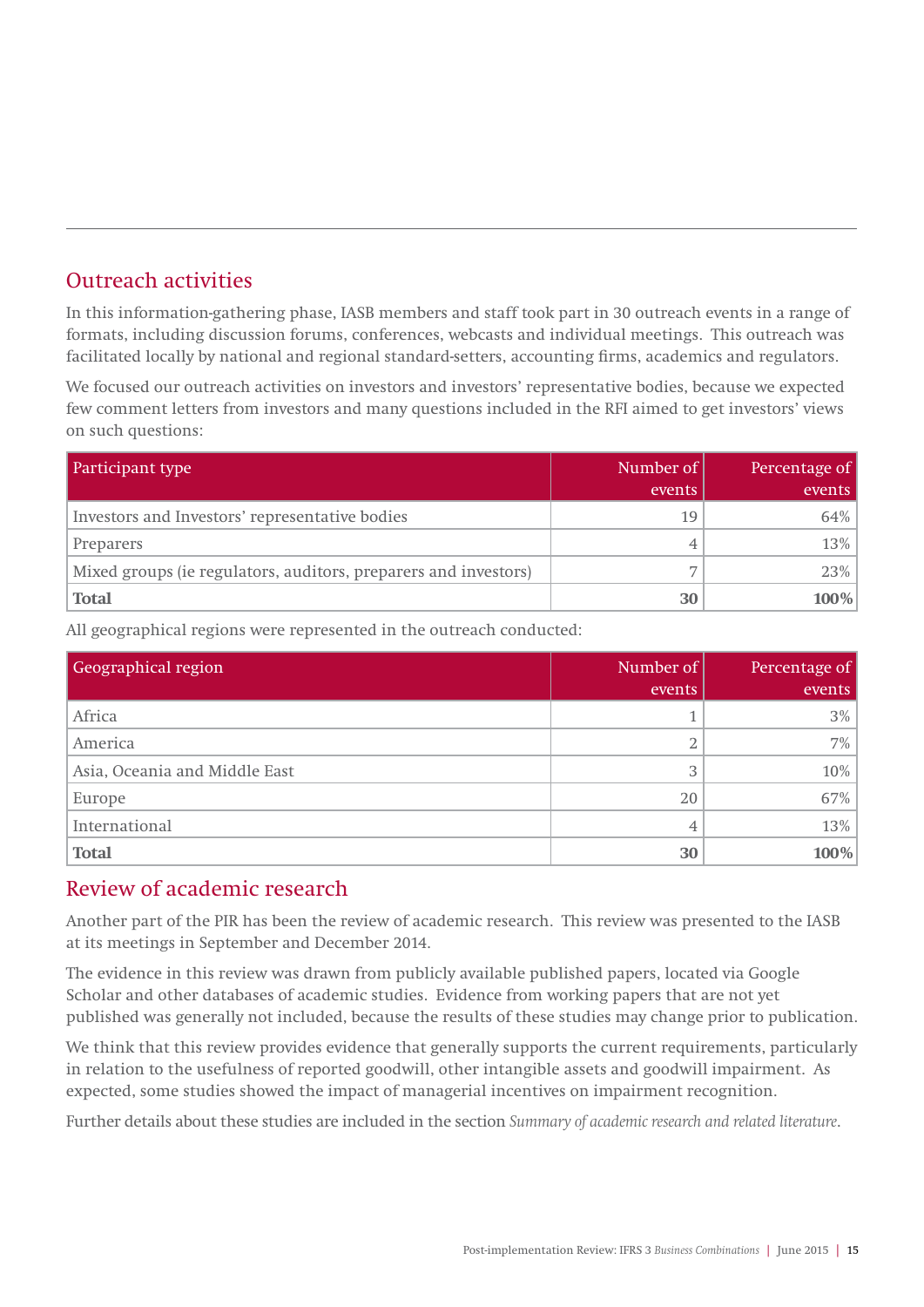## Consultation and evidence gathered continued...

### Adequacy of this input

The PIR of IFRS 3 was discussed at the following public IASB meetings:

| Meeting date     | <b>Topic</b>                                                                                          | Paper number |
|------------------|-------------------------------------------------------------------------------------------------------|--------------|
| <b>July 2013</b> | Scope of the PIR                                                                                      | 12           |
| November 2013    | Issues identified for investigation                                                                   | $13 - 13B$   |
| December 2013    | Request to publish the RFI                                                                            | 13           |
| September 2014   | Summary of the feedback received on the RFI and academic<br>literature review                         | $12F-12G$    |
| December 2014    | Findings and comparison of the feedback received on the<br>RFI with the review of academic literature | $12A-12B$    |

The papers discussed, and the recording of each public meeting, are available on the project page of our website: http://www.ifrs.org/Current-Projects/IASB-Projects/PIR/PIR-IFRS-3/Pages/PIR-IFRS-3.aspx.

We discussed the evidence gathered, whether from responses to the RFI, outreach or our review of available literature, in September 2014. At that meeting we decided that the evidence gathered was sufficient to form the basis for our Feedback Statement on the PIR of IFRS 3.

In December 2014, we discussed the findings of the PIR and a comparison of the feedback received on the RFI with a review of relevant academic literature. At that meeting we identified the areas of IFRS 3 that could be considered for follow-up work and assessed the relative significance of these areas.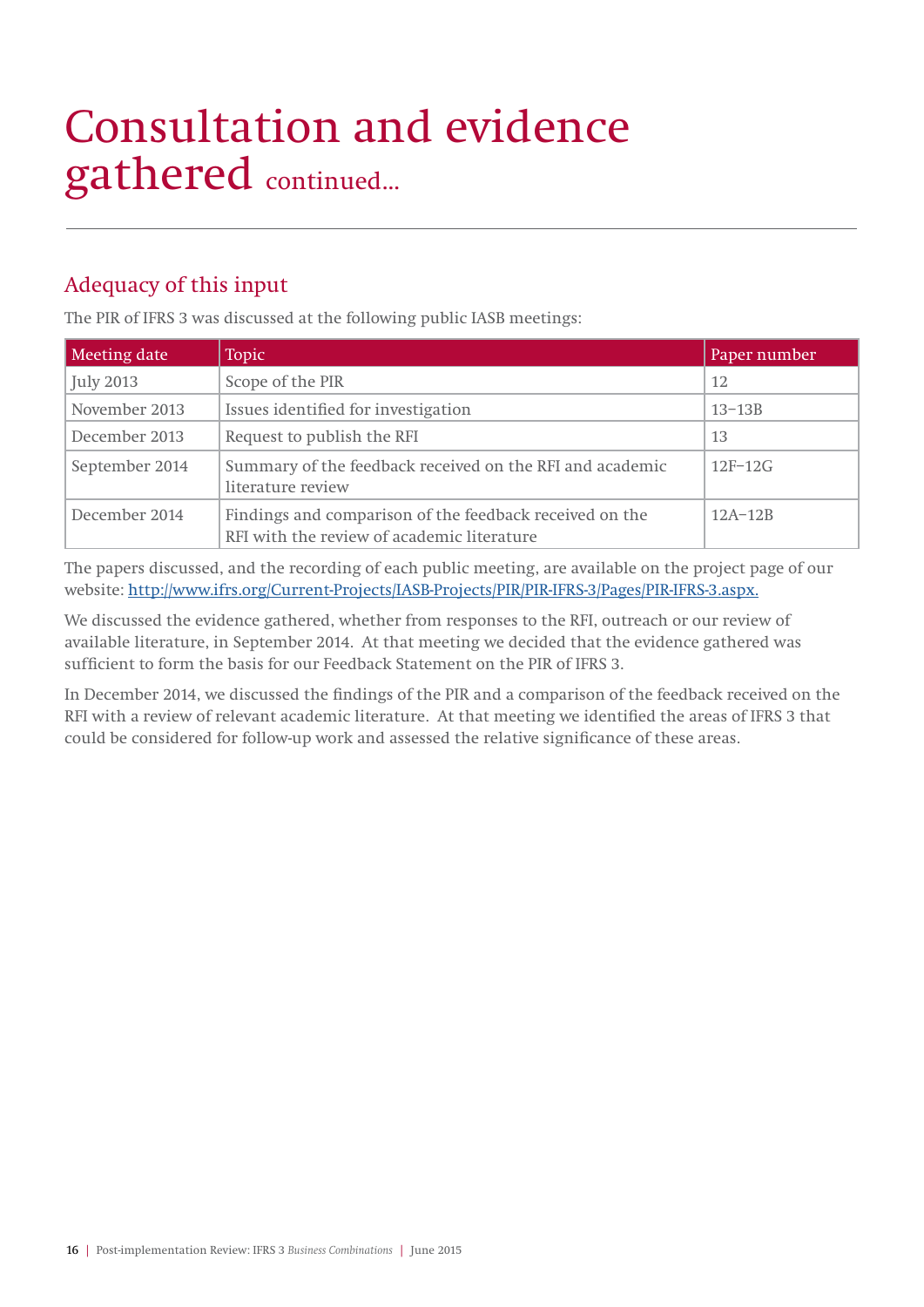### Feedback Statement on the implementation of IFRS 3

### The definition of a business

- (a) Are there benefits of having separate accounting treatments for business combinations and asset acquisitions? If so, what are these benefits?
- (b) What are the main practical implementation, auditing or enforcement challenges you face when assessing a transaction to determine whether it is a business? For the practical implementation challenges that you have indicated, what are the main considerations that you take into account in your assessment?

| Messages received                                                                                                                                                                                                                                                                                                                                                                                                                                                                                                                                                                                                                                                                                                                                                                                                                                                                                                                                                                                                                                                                                                                                                                                                                                                                                                                                         | Our responses                                                                                                                                                                                                                                                                                                                                                                                                                                                                                                                                                                                                                                                                    |
|-----------------------------------------------------------------------------------------------------------------------------------------------------------------------------------------------------------------------------------------------------------------------------------------------------------------------------------------------------------------------------------------------------------------------------------------------------------------------------------------------------------------------------------------------------------------------------------------------------------------------------------------------------------------------------------------------------------------------------------------------------------------------------------------------------------------------------------------------------------------------------------------------------------------------------------------------------------------------------------------------------------------------------------------------------------------------------------------------------------------------------------------------------------------------------------------------------------------------------------------------------------------------------------------------------------------------------------------------------------|----------------------------------------------------------------------------------------------------------------------------------------------------------------------------------------------------------------------------------------------------------------------------------------------------------------------------------------------------------------------------------------------------------------------------------------------------------------------------------------------------------------------------------------------------------------------------------------------------------------------------------------------------------------------------------|
| The main challenges that participants to the PIR have identified when<br>determining whether an acquisition includes a business are the following:<br>(a) the assessment of the relevance of processes acquired as part of the<br>acquired set of assets and the significance of the processes missing<br>from the set.<br>(b) the definition of a business is broad and IFRS 3 has little or no<br>guidance on when an acquired set of assets is not a business.<br>(c) the wording 'capable of being conducted as a business' does not help<br>in determining whether a transaction includes a business.<br>(d) IFRS 3 is not clear on the definition of a business when the entity<br>acquired does not generate revenues.<br>(e) the term 'market participant' is not defined in IFRS 3. Some sets<br>of assets may be considered as a business for a specific group of<br>market participants if they could integrate the set of assets in their<br>processes. However, the same set of assets may not be considered as a<br>business from the perspective of other market participants. Further<br>guidance on what constitutes a market participant would help in this<br>determination.<br>(f) IFRS 3 requires a fact-driven assessment that excludes the business<br>rationale, the strategic considerations and the objectives of the acquirer. | Applying the definition of a business is<br>particularly challenging in some industries,<br>such as real estate, extractive activities,<br>pharmaceutical, technology and shipping.<br>We assessed this issue as having medium/<br>high significance. Consequently, we think<br>that research should be undertaken in order<br>to determine whether it is possible to clarify<br>the definition of a business and the related<br>application guidance.                                                                                                                                                                                                                           |
| A separate accounting treatment for business combinations and asset<br>acquisitions is conceptually justified only with respect to whether or not<br>goodwill is recognised. The IASB should revisit whether the differences<br>in the accounting treatment for deferred tax, contingent payments<br>and acquisition costs are really justified, taking into consideration the<br>difficulties that arise from having to determine whether a transaction<br>represents an acquisition of assets or a business combination.                                                                                                                                                                                                                                                                                                                                                                                                                                                                                                                                                                                                                                                                                                                                                                                                                                | In addition to researching clarifications to<br>the definition of a business and the related<br>application guidance, we think that we could<br>consider whether and how the accounting<br>differences between business combinations<br>and asset acquisitions could be reduced.<br>Doing so could relieve some of the pressure on<br>the definition of a business.<br>A significant part of the accounting<br>differences relates to deferred tax accounting.<br>We have a research project aiming to better<br>understand the needs of financial statement<br>stakeholders regarding income taxes. This<br>issue could also be considered as part of this<br>research project. |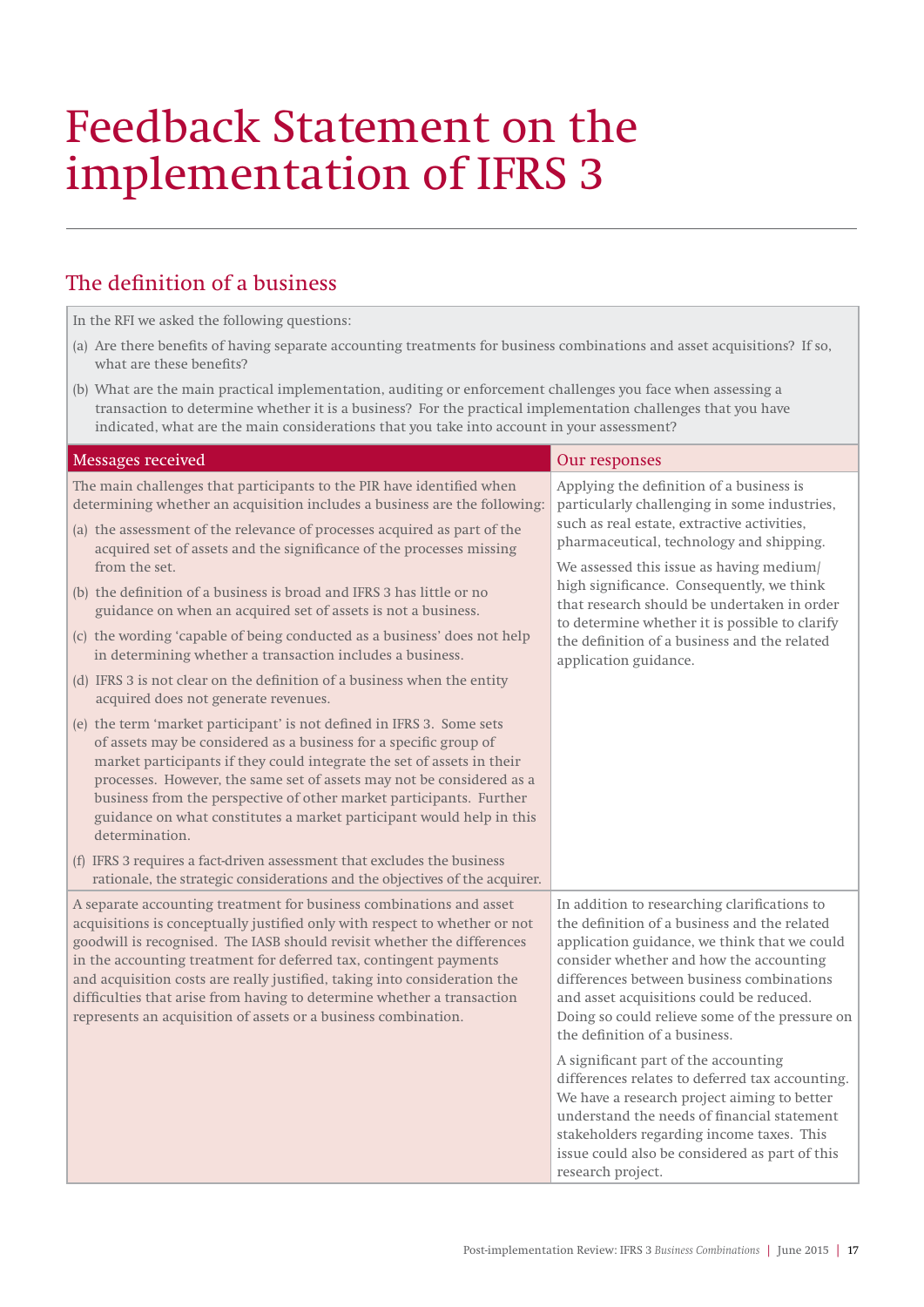### Feedback Statement on the implementation of IFRS 3 continued...

#### Fair value measurement in a business combination

- (a) To what extent is the information derived from the fair value measurements relevant and the information disclosed about fair value measurements sufficient? If there are deficiencies, what are they?
- (b) What have been the most significant valuation challenges in measuring fair value within the context of business combination accounting? What have been the most significant challenges when auditing or enforcing those fair value measurements?
- (c) Has fair value measurement been more challenging for particular elements: for example, specific assets, liabilities, consideration etc?

| Messages received                                                                                                                                                                                                                                                                                                                                                                                                                                                                                                                                                                                                                                                                                                                                                                                                                                                                                                                                                                                                                                                                                                                                                                                                                                                                                                                                                                                                                                                                                                                                                                                                                                                                                                                       | Our responses                                                                                                                                                                                                                                                                                                                                                                                                                                                                                                                                                                                                                                                                                                                                                                                                                                                                                                                                                                                                                                                                                                                                                      |  |
|-----------------------------------------------------------------------------------------------------------------------------------------------------------------------------------------------------------------------------------------------------------------------------------------------------------------------------------------------------------------------------------------------------------------------------------------------------------------------------------------------------------------------------------------------------------------------------------------------------------------------------------------------------------------------------------------------------------------------------------------------------------------------------------------------------------------------------------------------------------------------------------------------------------------------------------------------------------------------------------------------------------------------------------------------------------------------------------------------------------------------------------------------------------------------------------------------------------------------------------------------------------------------------------------------------------------------------------------------------------------------------------------------------------------------------------------------------------------------------------------------------------------------------------------------------------------------------------------------------------------------------------------------------------------------------------------------------------------------------------------|--------------------------------------------------------------------------------------------------------------------------------------------------------------------------------------------------------------------------------------------------------------------------------------------------------------------------------------------------------------------------------------------------------------------------------------------------------------------------------------------------------------------------------------------------------------------------------------------------------------------------------------------------------------------------------------------------------------------------------------------------------------------------------------------------------------------------------------------------------------------------------------------------------------------------------------------------------------------------------------------------------------------------------------------------------------------------------------------------------------------------------------------------------------------|--|
| Fair values at the acquisition date provide useful information about how                                                                                                                                                                                                                                                                                                                                                                                                                                                                                                                                                                                                                                                                                                                                                                                                                                                                                                                                                                                                                                                                                                                                                                                                                                                                                                                                                                                                                                                                                                                                                                                                                                                                | We acknowledge that it is difficult to compare                                                                                                                                                                                                                                                                                                                                                                                                                                                                                                                                                                                                                                                                                                                                                                                                                                                                                                                                                                                                                                                                                                                     |  |
| management spends the investor's money. Fair values are useful when                                                                                                                                                                                                                                                                                                                                                                                                                                                                                                                                                                                                                                                                                                                                                                                                                                                                                                                                                                                                                                                                                                                                                                                                                                                                                                                                                                                                                                                                                                                                                                                                                                                                     | companies that grow organically and those                                                                                                                                                                                                                                                                                                                                                                                                                                                                                                                                                                                                                                                                                                                                                                                                                                                                                                                                                                                                                                                                                                                          |  |
| asking management questions and to understand better the transaction.                                                                                                                                                                                                                                                                                                                                                                                                                                                                                                                                                                                                                                                                                                                                                                                                                                                                                                                                                                                                                                                                                                                                                                                                                                                                                                                                                                                                                                                                                                                                                                                                                                                                   | that grow through acquisitions. However,                                                                                                                                                                                                                                                                                                                                                                                                                                                                                                                                                                                                                                                                                                                                                                                                                                                                                                                                                                                                                                                                                                                           |  |
| However, fair value does not facilitate the comparison of trends between                                                                                                                                                                                                                                                                                                                                                                                                                                                                                                                                                                                                                                                                                                                                                                                                                                                                                                                                                                                                                                                                                                                                                                                                                                                                                                                                                                                                                                                                                                                                                                                                                                                                | we think that the comments received                                                                                                                                                                                                                                                                                                                                                                                                                                                                                                                                                                                                                                                                                                                                                                                                                                                                                                                                                                                                                                                                                                                                |  |
| companies that grow organically and those that grow through acquisitions.                                                                                                                                                                                                                                                                                                                                                                                                                                                                                                                                                                                                                                                                                                                                                                                                                                                                                                                                                                                                                                                                                                                                                                                                                                                                                                                                                                                                                                                                                                                                                                                                                                                               | confirm that fair value is the best approach                                                                                                                                                                                                                                                                                                                                                                                                                                                                                                                                                                                                                                                                                                                                                                                                                                                                                                                                                                                                                                                                                                                       |  |
| Upward revaluations of acquired inventory to fair value reduce                                                                                                                                                                                                                                                                                                                                                                                                                                                                                                                                                                                                                                                                                                                                                                                                                                                                                                                                                                                                                                                                                                                                                                                                                                                                                                                                                                                                                                                                                                                                                                                                                                                                          | for measuring the assets acquired and the                                                                                                                                                                                                                                                                                                                                                                                                                                                                                                                                                                                                                                                                                                                                                                                                                                                                                                                                                                                                                                                                                                                          |  |
| profitability in the first period following the acquisition.                                                                                                                                                                                                                                                                                                                                                                                                                                                                                                                                                                                                                                                                                                                                                                                                                                                                                                                                                                                                                                                                                                                                                                                                                                                                                                                                                                                                                                                                                                                                                                                                                                                                            | liabilities assumed in a business combination.                                                                                                                                                                                                                                                                                                                                                                                                                                                                                                                                                                                                                                                                                                                                                                                                                                                                                                                                                                                                                                                                                                                     |  |
| The main valuation challenges that participants in the PIR have faced<br>in measuring fair value within the context of business combinations<br>accounting are the following:<br>(a) identification and measurement of intangible assets that are separable<br>from goodwill. This is primarily due to the lack of sufficiently<br>reliable and observable data. Intangible assets that are particularly<br>challenging to measure are customer relationships, non-contractual<br>intangible assets, intangible assets for which there is no active market<br>and intangible assets in the 'early stage' of development.<br>(b) measuring the fair value of contingent consideration is highly<br>judgemental and difficult to validate. This is particularly relevant in<br>the pharmaceutical industry, in which the research and development<br>period of a drug can take more than a decade to get a preclinical<br>compound to market. In this industry, it is common for deal<br>structures to have multiple success-based contingent consideration<br>payments linked to the successful completion of the various phases of<br>the research and development process. Given this, some think that it<br>is extremely challenging to measure these contingent payments at fair<br>value at the acquisition date (or within 12 months of the acquisition<br>date) based on the probability of success of each milestone.<br>(c) because of the uncertainties regarding outcomes, the fair value<br>of contingent liabilities is difficult to measure. This is because fair<br>value relies on a number of assumptions and because of a general<br>lack of guidance (indeed a number of different valuation approaches<br>are used). | We acknowledge that the separate recognition<br>and measurement of particular intangible<br>assets is challenging and can be time-<br>consuming and costly. We assessed this issue<br>as medium/high significance. Consequently,<br>we think that research should be undertaken<br>in order to explore whether particular<br>intangible assets (for example, customer<br>relationships) should be subsumed into<br>goodwill, and whether additional guidance<br>could be given about the types of intangible<br>assets that are commonly acquired in a<br>business combination and how to achieve the<br>measurement objective for these assets.<br>We also acknowledge that the fair value of<br>contingent consideration and contingent<br>liabilities can be difficult to measure. We<br>assessed this issue as being of medium<br>significance. Consequently, we think that<br>this topic may warrant further analysis.<br>For example, some participants suggest<br>investigating whether the accounting for<br>contingent consideration and contingent<br>liabilities could be reconsidered in<br>order to enhance relevance and faithful<br>representation. |  |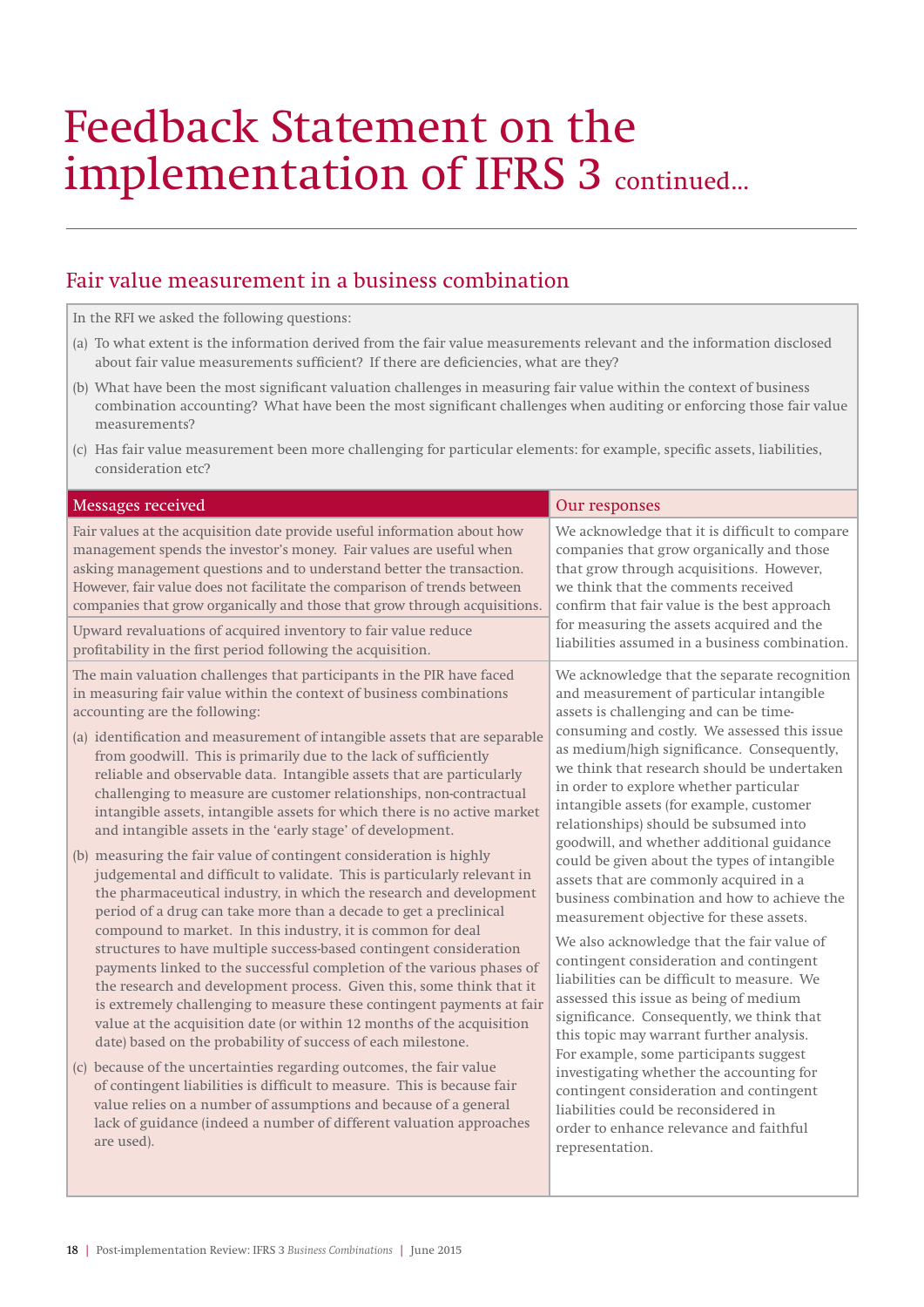### The separate recognition of intangible assets from goodwill and the accounting for negative goodwill

In the RFI we asked the following questions:

- (a) Do you find the separate recognition of intangible assets useful? If so, why? How does it contribute to your understanding and analysis of the acquired business? Do you think changes are needed and, if so, what are they and why?
- (b) What are the main implementation, auditing or enforcement challenges in the separate recognition of intangible assets from goodwill? What do you think are the main causes of those challenges?
- (c) How useful do you find the recognition of negative goodwill in profit or loss and the disclosures about the underlying reasons why the transaction resulted in a gain?

| Messages received                                                                                                                                                                                                                                                                                                                                                                                                                                                                                                                                                                 | Our responses                                                                                                                                                                                                                                                                                                            |
|-----------------------------------------------------------------------------------------------------------------------------------------------------------------------------------------------------------------------------------------------------------------------------------------------------------------------------------------------------------------------------------------------------------------------------------------------------------------------------------------------------------------------------------------------------------------------------------|--------------------------------------------------------------------------------------------------------------------------------------------------------------------------------------------------------------------------------------------------------------------------------------------------------------------------|
| Investors have mixed views on the separate recognition of intangible assets<br>from goodwill.<br>Some do not support the current practice of identifying additional<br>intangible assets (for example, brands, customer relationships, etc)<br>beyond goodwill, because, in their opinion, it is highly subjective and<br>open to significant arbitrage opportunities for companies during business<br>combinations. They think that these intangible assets should be recognised<br>only if there is a market for them.                                                          | We acknowledge that the separate<br>recognition and measurement<br>requirements of particular intangible assets<br>is challenging.<br>We assessed this issue as being of medium/<br>high significance. Consequently, we think<br>that research should be undertaken in order<br>to explore whether particular intangible |
| Other investors support the current practice, because it provides an<br>insight on why a company purchased another company and it helps in<br>understanding the components of the acquired business, including its<br>primary assets (ie the value-drivers).<br>Academic research indicates that separate recognition of goodwill and<br>identifiable intangible assets are value-relevant and, in some studies,<br>identifiable intangible assets are more relevant under IFRS than prior<br>national GAAP. Thus, the research provides some support for the IFRS 3<br>approach. | assets (for example, customer relationships)<br>should be subsumed into goodwill and<br>whether additional guidance could be<br>given about the types of intangible assets<br>that are commonly acquired in a business<br>combination, and the measurement<br>objective for these assets.                                |
| The main causes of the challenges in recognising and measuring intangible<br>assets described by participants in the PIR are:                                                                                                                                                                                                                                                                                                                                                                                                                                                     |                                                                                                                                                                                                                                                                                                                          |
| (a) many intangible assets are not frequently traded on a stand-alone basis<br>and therefore there is very often no active market for them;                                                                                                                                                                                                                                                                                                                                                                                                                                       |                                                                                                                                                                                                                                                                                                                          |
| (b) many intangible assets are unique and it is therefore not easy to identify<br>and assess their value;                                                                                                                                                                                                                                                                                                                                                                                                                                                                         |                                                                                                                                                                                                                                                                                                                          |
| (c) valuation methods are complex and subjective;                                                                                                                                                                                                                                                                                                                                                                                                                                                                                                                                 |                                                                                                                                                                                                                                                                                                                          |
| (d) the measurement is more complex when the intangible assets are not<br>based on legally enforceable rights; and                                                                                                                                                                                                                                                                                                                                                                                                                                                                |                                                                                                                                                                                                                                                                                                                          |
| (e) the useful life of some intangible assets is subjective.                                                                                                                                                                                                                                                                                                                                                                                                                                                                                                                      |                                                                                                                                                                                                                                                                                                                          |

*continued...*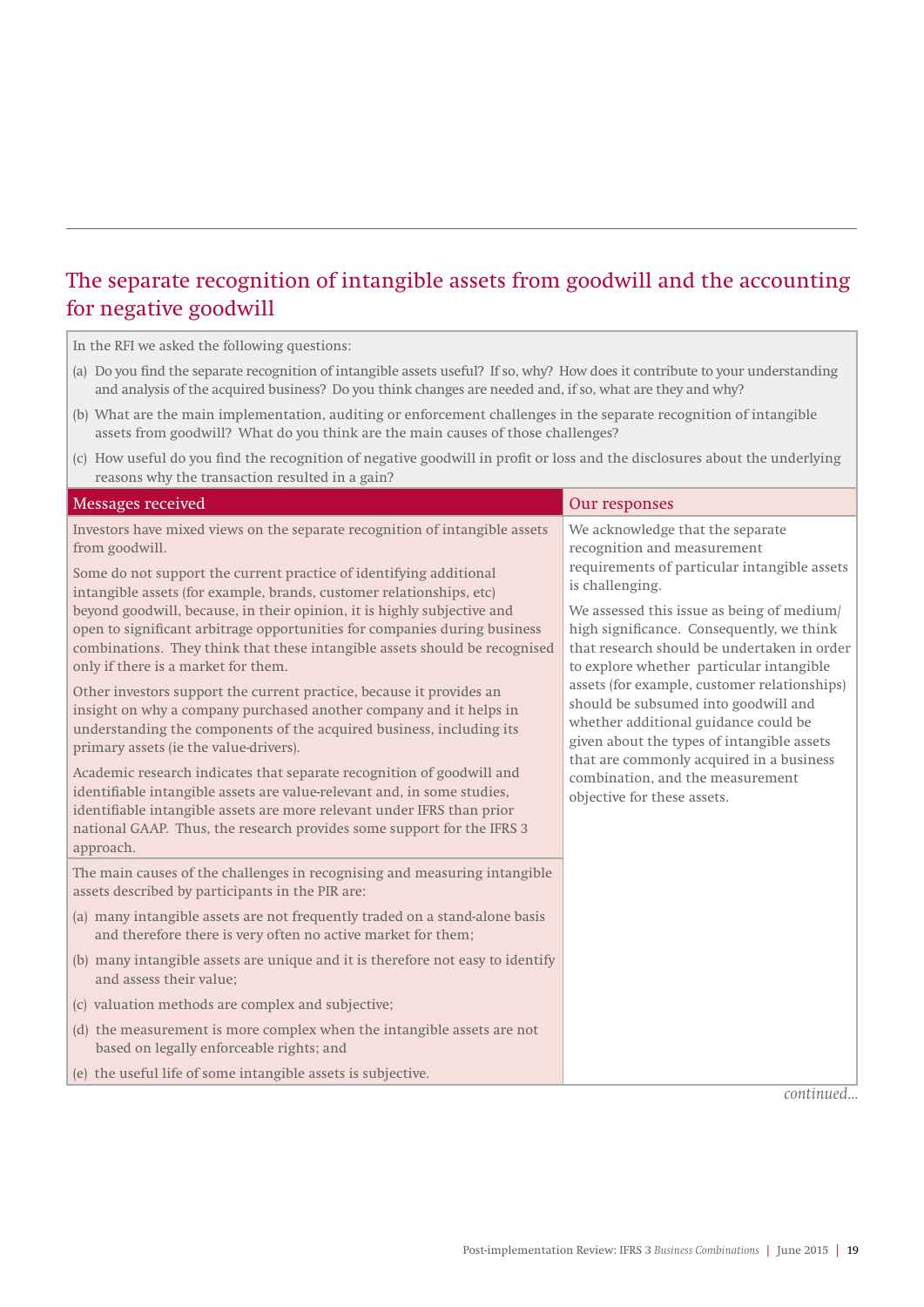### Feedback Statement on the implementation of IFRS 3 continued...

*...continued*

| Messages received                                                              | Our responses                              |
|--------------------------------------------------------------------------------|--------------------------------------------|
| Investors usually strip out gains from bargain purchases from their            | We assessed this issue as being of low     |
| assessment of underlying earnings, because they think that such gains are      | significance, because investors generally  |
| not part of the performance of the company.                                    | find the current disclosures useful and    |
| However, many investors have no strong views on the accounting treatment       | are not significantly concerned about      |
| of negative goodwill. They are not significantly concerned about the           | recognising negative goodwill in profit or |
| current accounting for negative goodwill, as long as the amount of gain        | loss.                                      |
| is clearly presented in the financial statements or in the notes. Other        | However, depending on the feedback         |
| investors think that recognising gains from bargain purchases in OCI would     | received from the 2015 Agenda              |
| be a better approach.                                                          | Consultation, we could start working       |
| Investors usually find the disclosures required by IFRS 3 about negative       | on this issue, for example, investigating  |
| goodwill useful because, if an entity recognises negative goodwill, then it is | whether negative goodwill should be        |
| important to know why the transaction resulted in a bargain purchase.          | recognised in OCI.                         |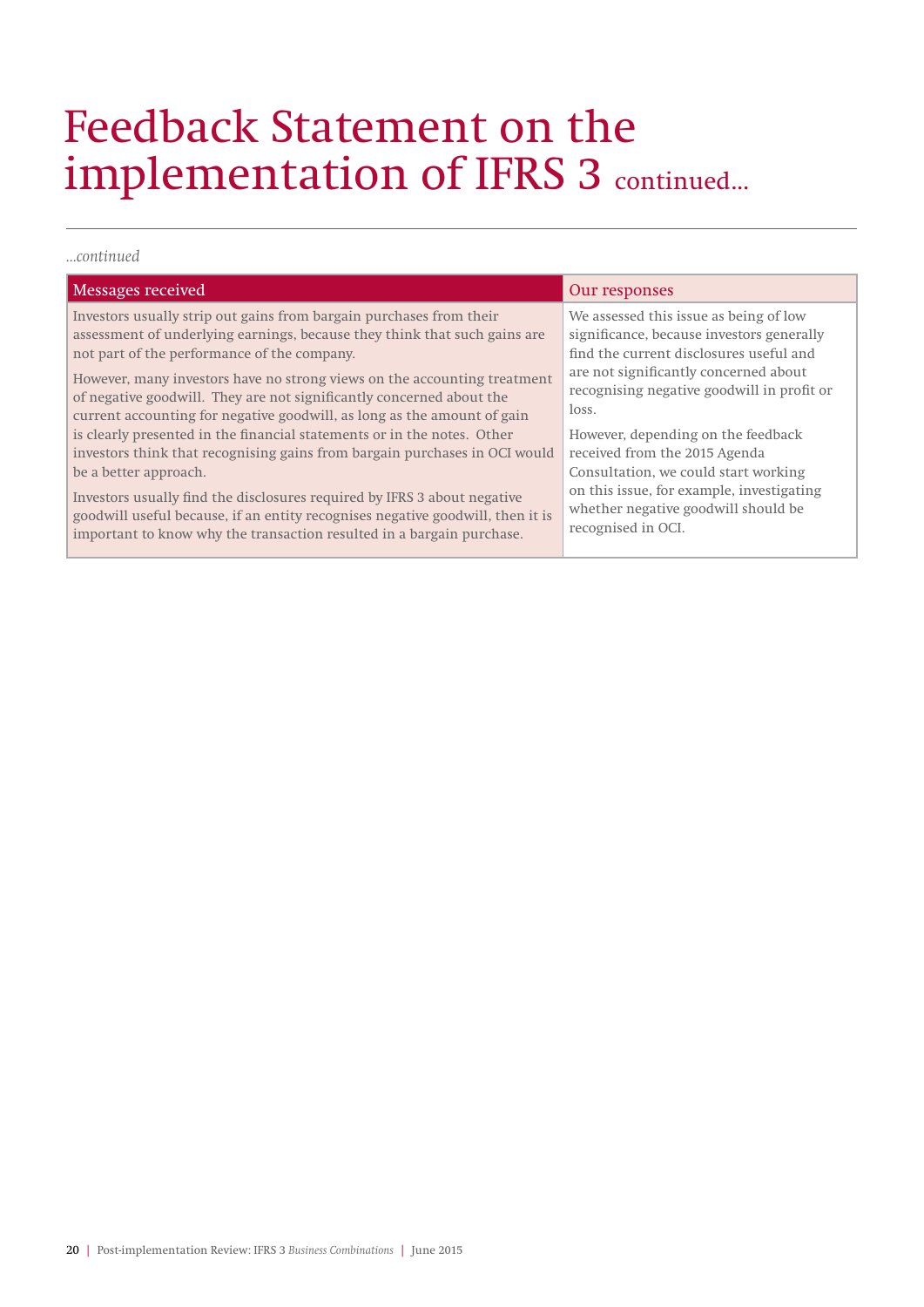### Impairment of goodwill and indefinite-life intangible assets

- (a) How useful have you found the information obtained from annually assessing goodwill and intangible assets with indefinite useful lives for impairment, and why?
- (b) Do you think that improvements are needed regarding the information provided by the impairment test? If so, what are they?
- (c) What are the main implementation, auditing or enforcement challenges in testing goodwill or intangible assets with indefinite useful lives for impairment, and why?

| Messages received                                                                                                                                                                                                                                             | Our responses                                                                                                                                    |
|---------------------------------------------------------------------------------------------------------------------------------------------------------------------------------------------------------------------------------------------------------------|--------------------------------------------------------------------------------------------------------------------------------------------------|
| Investors have mixed views on the impairment-only approach                                                                                                                                                                                                    | We assessed this issue as being of high significance.                                                                                            |
| (ie non-amortisation) of goodwill.                                                                                                                                                                                                                            | We acknowledge that there is some support for a                                                                                                  |
| Some investors supported the current requirements, because they                                                                                                                                                                                               | return to an amortisation-based model of accounting                                                                                              |
| think that the impairment-only approach:                                                                                                                                                                                                                      | for goodwill with indicator-based impairment testing.                                                                                            |
| (a) is useful for relating the price paid to what was acquired and                                                                                                                                                                                            | However, the academic literature review provided                                                                                                 |
| for calculating the return on invested capital;                                                                                                                                                                                                               | support for an impairment-only approach being                                                                                                    |
| (b) helps them to assess the stewardship of the management; and                                                                                                                                                                                               | value-relevant.<br>We think that research should be undertaken in                                                                                |
| (c) helps them to verify whether an acquisition is working as                                                                                                                                                                                                 | order to investigate whether and how the costs of                                                                                                |
| expected.                                                                                                                                                                                                                                                     | accounting for goodwill can be reduced without                                                                                                   |
| They think that the information provided by the impairment test                                                                                                                                                                                               | losing the information currently being provided,                                                                                                 |
| of goodwill is useful, because it has a confirmative value.                                                                                                                                                                                                   | and which our review of academic studies suggested                                                                                               |
| Other investors would prefer the re-introduction of the                                                                                                                                                                                                       | was value-relevant. We think that this could include                                                                                             |
| amortisation of goodwill, because they think that:                                                                                                                                                                                                            | considering:                                                                                                                                     |
| (a) goodwill acquired in a business combination is supported and                                                                                                                                                                                              | (a) how improvements to the impairment-only                                                                                                      |
| replaced by internally generated goodwill over time;                                                                                                                                                                                                          | approach (in particular to the impairment test)                                                                                                  |
| (b) estimating the useful life of goodwill is possible and is                                                                                                                                                                                                 | could address some of the concerns that have been                                                                                                |
| no more difficult than estimating the useful life of other                                                                                                                                                                                                    | raised; and                                                                                                                                      |
| intangible assets;                                                                                                                                                                                                                                            | (b) whether a variation on an amortisation and                                                                                                   |
| (c) goodwill has been paid for and so, sooner or later, it should                                                                                                                                                                                             | impairment model may be developed with an                                                                                                        |
| have an impact on profit or loss;                                                                                                                                                                                                                             | amortisation method that does not undermine                                                                                                      |
| (d) amortising goodwill would decrease volatility in profit or loss<br>when compared to an impairment model; and                                                                                                                                              | the information currently provided by the<br>impairment-only approach (for example, whether<br>this could be achieved with an increasing-balance |
| (e) amortising goodwill would reduce pressure on the<br>identification of intangible assets, because both goodwill and                                                                                                                                        | amortisation method).                                                                                                                            |
| intangible assets would be amortised.                                                                                                                                                                                                                         | As part of this work we think we need to:                                                                                                        |
| Many participants in the review suggested an amortisation and                                                                                                                                                                                                 | (a) understand why there are differences between                                                                                                 |
| impairment approach. Under this model, an impairment test                                                                                                                                                                                                     | participants' feedback and academic evidence;                                                                                                    |
| would only be performed if specific impairment indicators arise.                                                                                                                                                                                              | (b) analyse the causes of the concerns about the<br>impairment-only approach;                                                                    |
| The academic evidence points to some managers using their<br>discretion in recognising impairment in ways that are potentially<br>favourable to themselves. Nevertheless, some studies conclude<br>that impairment reflects economic fundamentals, because it | (c) understand whether some of the concerns are<br>caused by poor application of the requirements;<br>and                                        |
| is associated with share price (ie it is value-relevant). Taken                                                                                                                                                                                               | (d) understand the cost-benefit trade-off of the                                                                                                 |
| together, the evidence suggests that for IFRS entities although                                                                                                                                                                                               | impairment-only approach and the consequences                                                                                                    |
| there is some evidence of managerial discretion regarding the                                                                                                                                                                                                 | of any change.                                                                                                                                   |
| amount and timing of impairment recognition, other evidence<br>suggests that the IFRS impairment model is operating effectively.                                                                                                                              | continued                                                                                                                                        |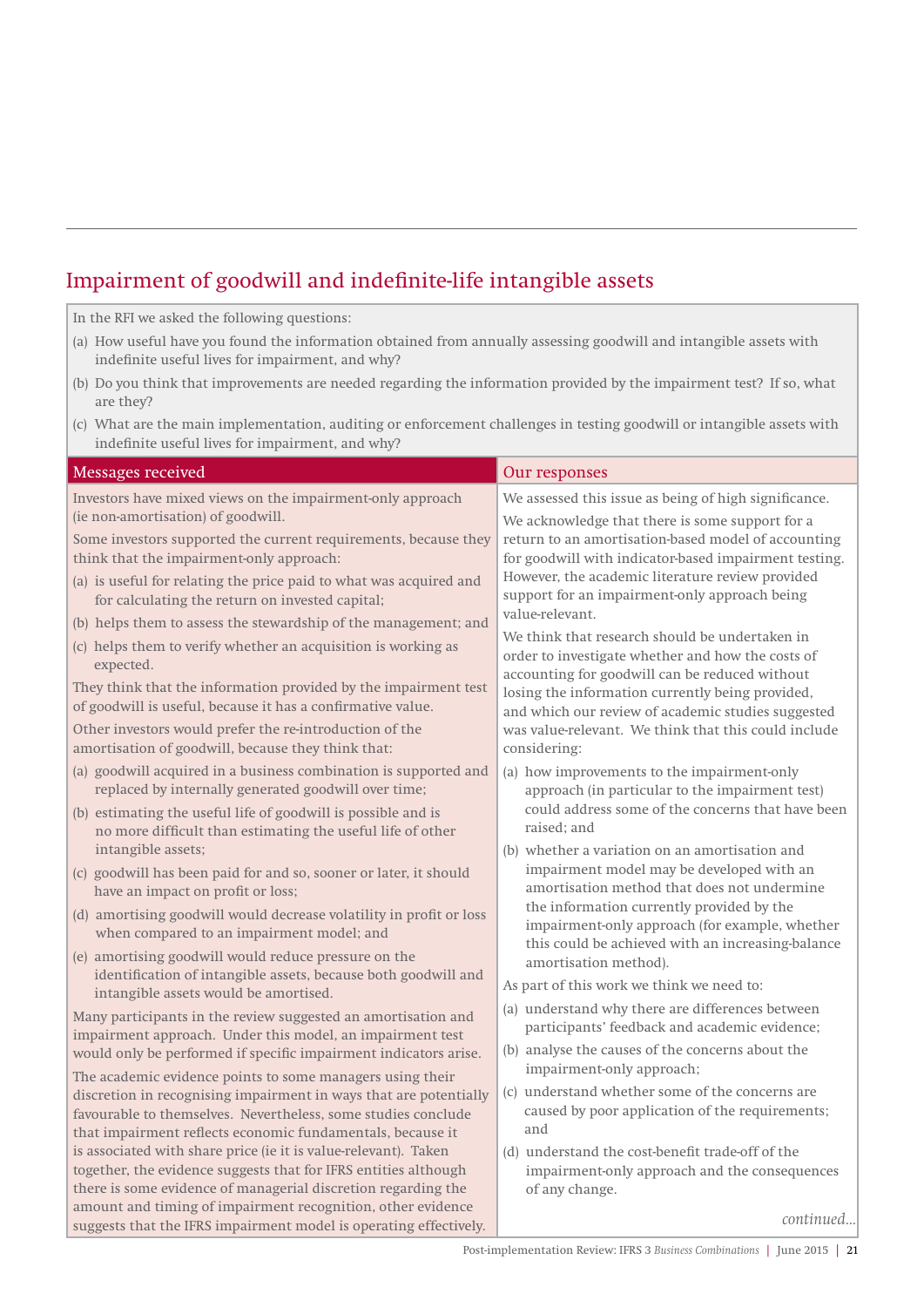### Feedback Statement on the implementation of IFRS 3 continued...

#### *...continued*

| Messages received                                                                                                                                                                                                                                                                                                                                                                                                                                                                           | Our responses                                                                                                                                                                                                                                                                                                               |
|---------------------------------------------------------------------------------------------------------------------------------------------------------------------------------------------------------------------------------------------------------------------------------------------------------------------------------------------------------------------------------------------------------------------------------------------------------------------------------------------|-----------------------------------------------------------------------------------------------------------------------------------------------------------------------------------------------------------------------------------------------------------------------------------------------------------------------------|
| Many participants think that the impairment test is complex,<br>time-consuming and expensive and involves significant<br>judgements. The main challenges identified are the following:                                                                                                                                                                                                                                                                                                      | We assessed this issue as being of high significance.<br>We acknowledge that the impairment test could be<br>improved irrespective of whether the amortisation of                                                                                                                                                           |
| (a) difficulties in determining a pre-tax discount rate for the VIU<br>calculation.<br>(b) some of the limitations of the VIU calculation, in particular<br>the prohibition on including expansion capital expenditures<br>in cash flow projections and the requirement to perform the<br>test based on the most recent approved budgets, which over<br>time can be substantially different from the business plans at<br>the acquisition date. These limitations are seen as artificial by | goodwill is reconsidered.<br>We think that research should be undertaken in order<br>to review IAS 36. In our view, this project requires<br>a broad approach, first to ensure that all significant<br>issues with impairment testing have been identified,<br>and then to consider the possible alternative<br>approaches. |
| participants citing these problems.<br>(c) many participants think that there appears to be a 'lag' in the<br>time between the impairment occurring and the impairment<br>charge being recognised in the financial statements.                                                                                                                                                                                                                                                              |                                                                                                                                                                                                                                                                                                                             |
| (d) the costs involved in performing the impairment test,<br>including the requirement to perform it annually in the<br>absence of impairment indicators.                                                                                                                                                                                                                                                                                                                                   |                                                                                                                                                                                                                                                                                                                             |
| concerns about the high degree of subjectivity in the<br>(e)<br>assumptions used in the VIU calculation.                                                                                                                                                                                                                                                                                                                                                                                    |                                                                                                                                                                                                                                                                                                                             |
| difficulties (and subjectivity involved) in allocating goodwill to<br>(f)<br>CGUs for impairment testing purposes, and reallocating that<br>goodwill when restructuring occurs.                                                                                                                                                                                                                                                                                                             |                                                                                                                                                                                                                                                                                                                             |
|                                                                                                                                                                                                                                                                                                                                                                                                                                                                                             |                                                                                                                                                                                                                                                                                                                             |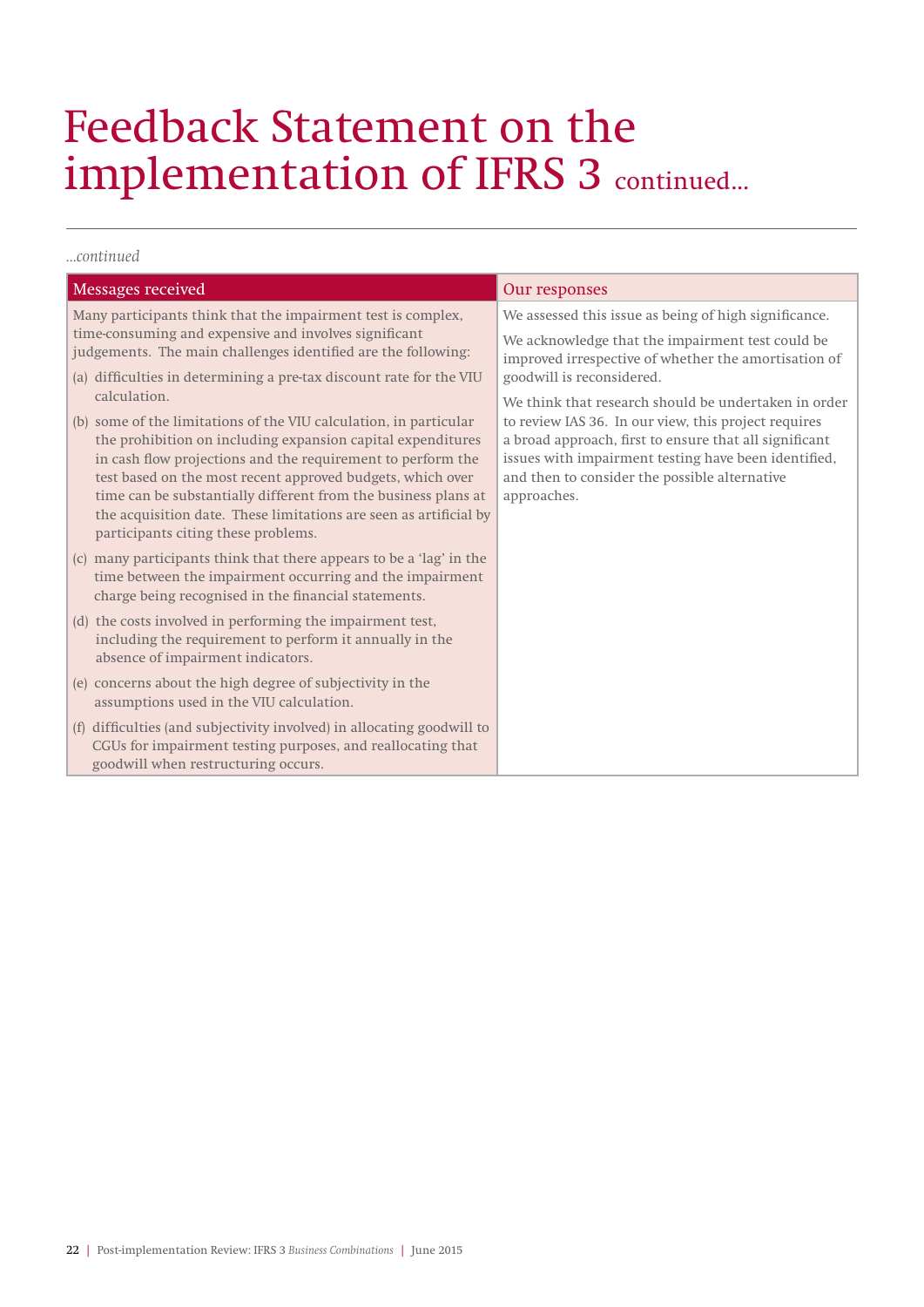#### Accounting for NCIs

- (a) How useful is the information resulting from the presentation and measurement requirements for NCIs? Does the information resulting from those requirements reflect the claims on consolidated equity that are not attributable to the parent? If not, what improvements do you think are needed?
- (b) What are the main challenges in the accounting for NCIs, or in auditing or enforcing such accounting? Please specify the measurement option under which those challenges arise.

| Messages received                                                                                                                                                                                                                                                                                                                                                                                                                                                      | Our responses                                                                                                                                                                                                                                                                                                                                                                                                                                                                          |  |
|------------------------------------------------------------------------------------------------------------------------------------------------------------------------------------------------------------------------------------------------------------------------------------------------------------------------------------------------------------------------------------------------------------------------------------------------------------------------|----------------------------------------------------------------------------------------------------------------------------------------------------------------------------------------------------------------------------------------------------------------------------------------------------------------------------------------------------------------------------------------------------------------------------------------------------------------------------------------|--|
| Most investors support the presentation requirements for NCIs. Many<br>investors do not support the measurement choice for NCIs between<br>fair value and a proportionate share in the recognised amounts of the<br>acquiree's identifiable net assets. However, they expressed mixed views<br>on which measurement choice is preferable. Some prefer the proportionate<br>method, while others prefer the fair value method, and others did not<br>have a preference. | We assessed this issue as being of low<br>significance, because investors generally do<br>not have a strong view on how to measure<br>NCIs and they usually find the current<br>disclosures required by IFRS 3 to be useful.<br>We acknowledge that the current<br>measurement option for NCIs impairs the<br>comparability of companies that account for<br>partial acquisitions differently.<br>Depending on the feedback received from                                              |  |
|                                                                                                                                                                                                                                                                                                                                                                                                                                                                        | the 2015 Agenda Consultation, we could<br>start working on this issue, for example, by<br>investigating whether the measurement of<br>NCIs should be a one-time accounting policy<br>choice for all business combinations (ie it<br>should not be a transaction-by-transaction<br>choice).                                                                                                                                                                                             |  |
| Some participants think that measuring NCIs at fair value presents<br>significant practical difficulties, particularly when the shares of the<br>acquiree are not traded in an active market.                                                                                                                                                                                                                                                                          | We acknowledge that measuring NCIs at<br>fair value can be challenging. However, we<br>think that the current measurement option<br>addresses this issue, because it permits,<br>on a transaction-by-transaction basis, the<br>measurement of NCIs at the proportionate<br>share of the acquiree's identifiable net assets<br>(ie an entity can choose to measure NCIs at<br>the proportionate share of the acquiree's<br>net assets when measuring NCIs at fair value<br>is complex). |  |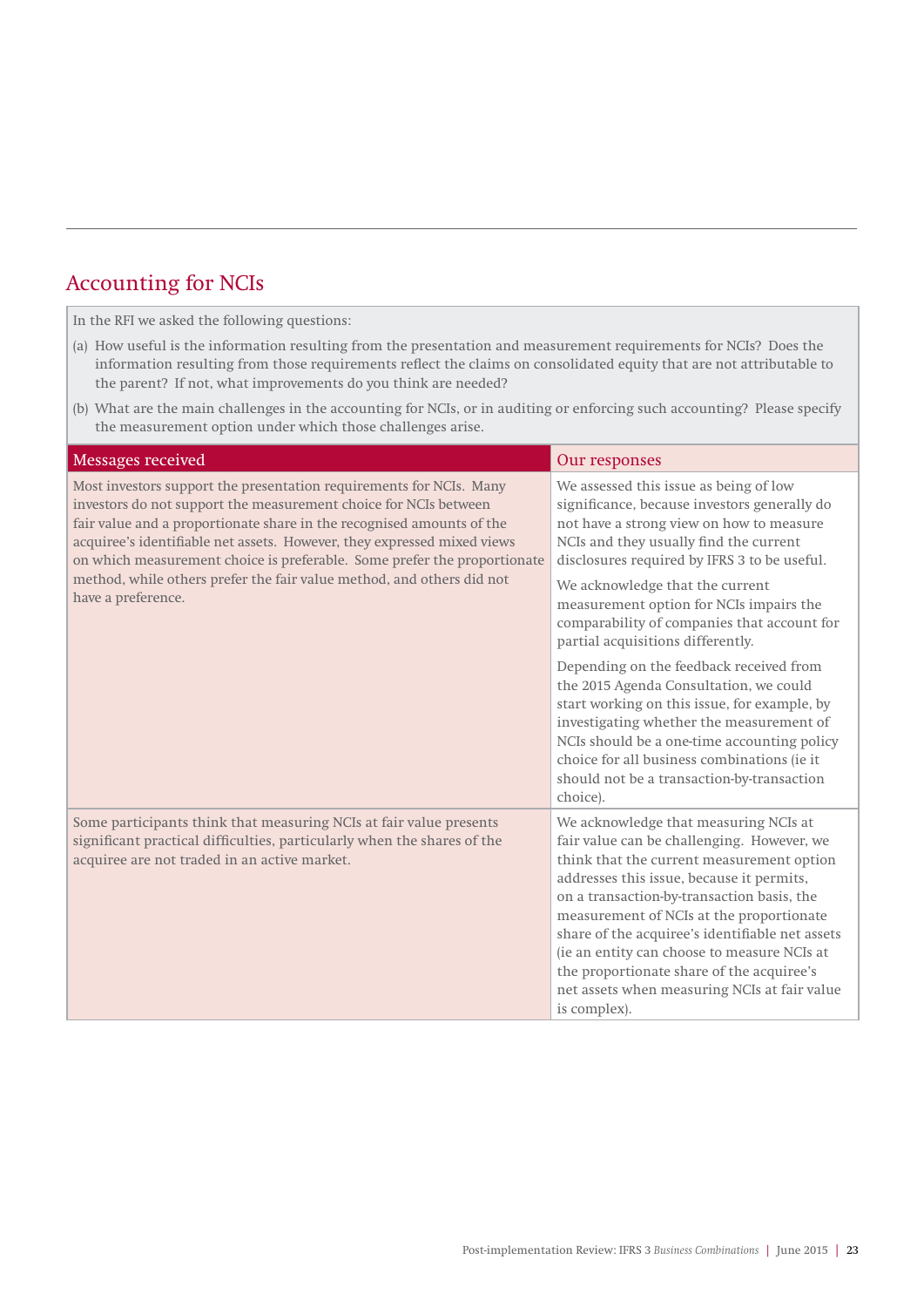### Feedback Statement on the implementation of IFRS 3 continued...

#### Accounting for step acquisitions and loss of control

- (a) How useful do you find the information resulting from the step acquisition guidance in IFRS 3? If any of the information is unhelpful, please explain why.
- (b) How useful do you find the information resulting from the accounting for a parent's retained investment upon the loss of control in a former subsidiary? If any of the information is unhelpful, please explain why.

| <b>Messages received</b>                                                                                                                                                                                                                                                                                                                                                                                                                         | Our responses                                                                                                                                                                                                                                                                                                                                                                                                                                                                     |  |
|--------------------------------------------------------------------------------------------------------------------------------------------------------------------------------------------------------------------------------------------------------------------------------------------------------------------------------------------------------------------------------------------------------------------------------------------------|-----------------------------------------------------------------------------------------------------------------------------------------------------------------------------------------------------------------------------------------------------------------------------------------------------------------------------------------------------------------------------------------------------------------------------------------------------------------------------------|--|
| Many investors think that the gain or loss on the remeasurement at fair<br>value of the previously held interest is a non-recurring gain or loss that<br>is not part of the performance of the entity. Consequently, such gains<br>(or losses) are not considered in their valuation models. For this reason,<br>many investors think that it would be useful to have these gains (or losses)<br>clearly identified in the financial statements. | We assessed this issue as being of medium<br>significance.<br>We acknowledge that these remeasurement<br>gains should be disclosed in financial<br>statements, because these gains are generally<br>not included in investors' valuation models.<br>Depending on the feedback received from<br>the 2015 Agenda Consultation, we could start<br>working on this issue, for example, some<br>participants suggest investigating whether<br>these gains should be recognised in OCI. |  |
| Similarly as for step acquisitions, many investors think that the gain or<br>loss on the remeasurement at fair value of the retained interest in the<br>former subsidiary is a non-recurring gain or loss that is not part of the<br>performance of the entity. Consequently, they think that it would be<br>useful to have these gains (or losses) clearly identified in the financial<br>statements.                                           |                                                                                                                                                                                                                                                                                                                                                                                                                                                                                   |  |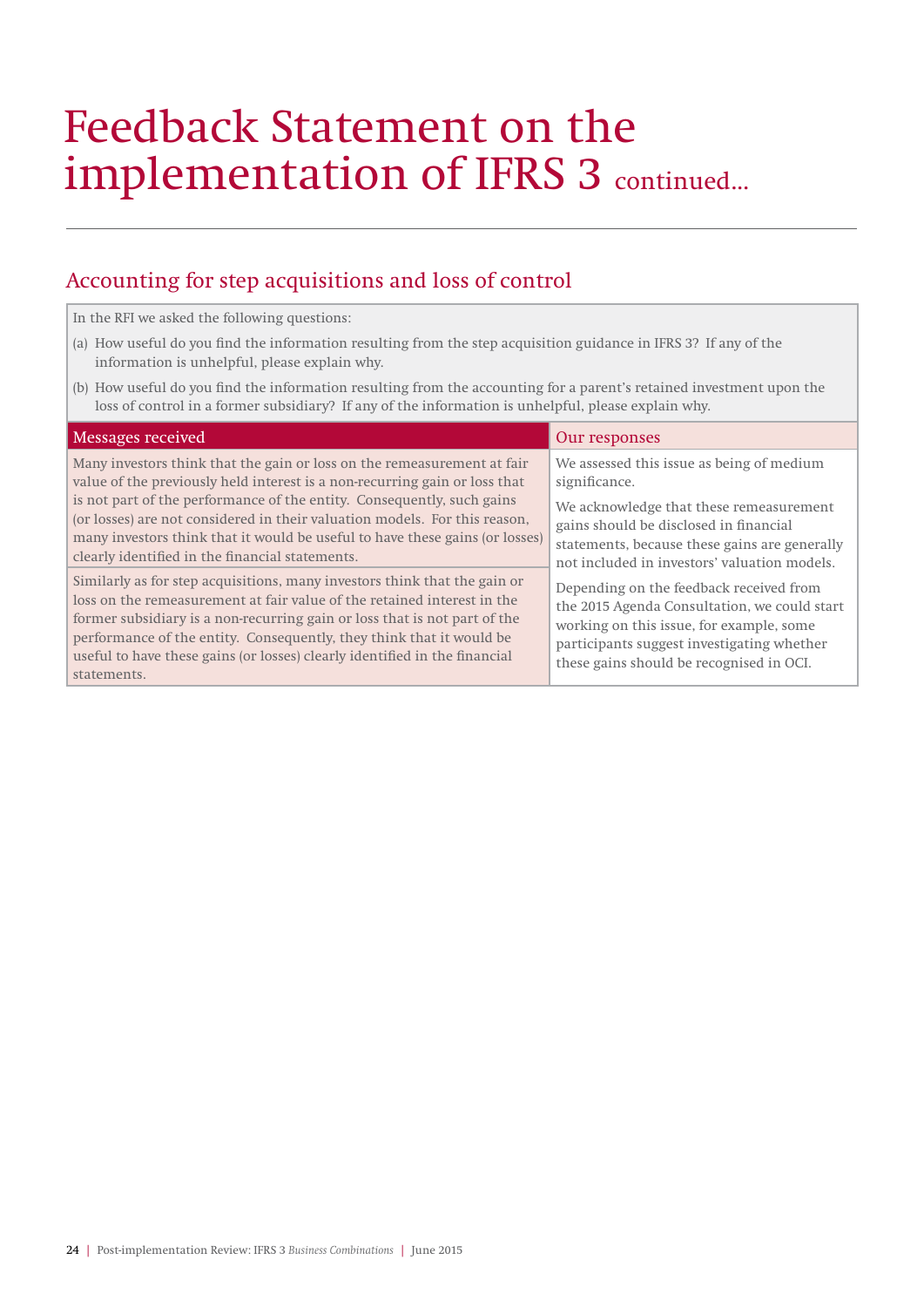#### Disclosures

- (a) Is other information needed to properly understand the effect of the acquisition on a group? If so, what information is needed and why would it be useful?
- (b) Is there information required to be disclosed that is not useful and that should not be required? Please explain why.
- (c) What are the main challenges to preparing, auditing or enforcing the disclosures required by IFRS 3 or by the related amendments, and why?

| Messages received                                                                                                                                                                                                                                                                                                                                                                                                                                                                                                                                                                                                                                                       | Our responses                                                                                                                                                                                                                                                                                                                                                                                                                                                 |  |
|-------------------------------------------------------------------------------------------------------------------------------------------------------------------------------------------------------------------------------------------------------------------------------------------------------------------------------------------------------------------------------------------------------------------------------------------------------------------------------------------------------------------------------------------------------------------------------------------------------------------------------------------------------------------------|---------------------------------------------------------------------------------------------------------------------------------------------------------------------------------------------------------------------------------------------------------------------------------------------------------------------------------------------------------------------------------------------------------------------------------------------------------------|--|
| Many investors think that once an acquisition has been completed, it<br>is often hard to assess the subsequent performance of the acquired<br>business. Consequently, they think that better disclosure is needed<br>to allow them to do so. For example, it is important for them to know<br>how much of the business has grown organically versus how much it<br>has grown through acquisitions. They require clear information on<br>the operating performance of the acquired business after the business<br>combination; specifically, its revenues and operating profit.                                                                                          | We assessed this issue as being of medium<br>significance.<br>We acknowledge that information about the<br>subsequent performance would be useful for<br>investors.<br>Depending on the feedback received from<br>the 2015 Agenda Consultation, we could<br>investigate whether it would be practical to<br>prepare this information in the first two or<br>three years after the business combination.                                                       |  |
| Some investors also require pro-forma prior year comparative information<br>for the combined entity for purposes of their trend analysis.<br>Many participants find it very difficult to disclose the revenue and<br>profit or loss of the combined entity for the current period as though<br>the acquisition had occurred at the beginning of the reporting period,<br>because information prior to the acquisition is not always readily<br>available. Because of the practical limitations and the significant effort<br>required to determine the disclosures, they think that the IASB should<br>consider providing some relief from this disclosure requirement. | We assessed this issue as being of low<br>significance. This is because we note<br>that preparing and auditing pro-forma<br>information may be challenging.<br>We acknowledge that pro-forma information<br>would be useful to investors.<br>Depending on the feedback received from<br>the 2015 Agenda Consultation, we could<br>start working on this issue, for example, by<br>investigating whether it would be practical to<br>prepare this information. |  |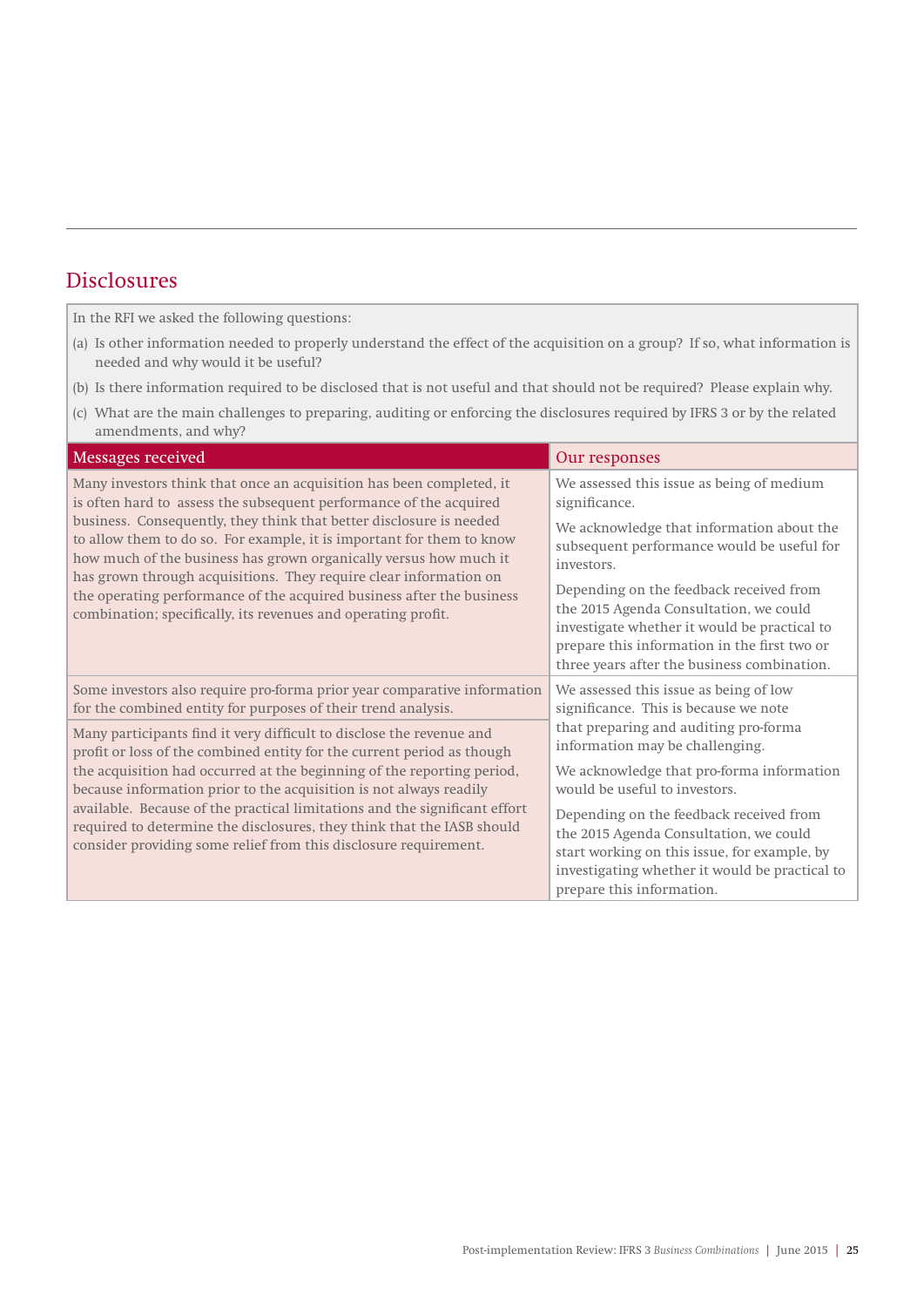## Feedback Statement on the implementation of IFRS 3 continued...

#### Other matters

| In the RFI we asked whether there are other matters that the IASB should be aware of as it considers the PIR of IFRS 3.                                                                                                                                                                                                                                                                                                                                                                                                                                                                                                                                                                                                                                    |                                                                                                                                                                                                                                                                                                                                                                                                                                                                                                                     |  |  |  |  |
|------------------------------------------------------------------------------------------------------------------------------------------------------------------------------------------------------------------------------------------------------------------------------------------------------------------------------------------------------------------------------------------------------------------------------------------------------------------------------------------------------------------------------------------------------------------------------------------------------------------------------------------------------------------------------------------------------------------------------------------------------------|---------------------------------------------------------------------------------------------------------------------------------------------------------------------------------------------------------------------------------------------------------------------------------------------------------------------------------------------------------------------------------------------------------------------------------------------------------------------------------------------------------------------|--|--|--|--|
| Messages received                                                                                                                                                                                                                                                                                                                                                                                                                                                                                                                                                                                                                                                                                                                                          | Our responses                                                                                                                                                                                                                                                                                                                                                                                                                                                                                                       |  |  |  |  |
| Many participants in the review think that the IASB should reconsider the<br>subsequent accounting for contingent consideration. Some noted that<br>when contingent consideration liabilities are directly linked to a particular<br>(new) intangible asset acquired (for example, an in-process research<br>project), the values of the liability and the related intangible asset respond<br>equally to the related changes in the development of the project. These<br>participants suggest that changes in the fair value of the liability could be<br>recognised as an adjustment to the related intangible asset, instead of in<br>profit or loss, to avoid potential 'accounting mismatches'.                                                       | We assessed this issue as being of medium<br>significance.<br>We acknowledge that many participants<br>in the PIR think that the subsequent<br>accounting for contingent consideration is<br>counterintuitive.<br>Depending on the feedback received from<br>the 2015 Agenda Consultation, we could<br>start working on this issue; for example, by<br>investigating whether in some circumstances<br>changes in the fair value of contingent<br>consideration should be recognised against<br>the assets acquired. |  |  |  |  |
| Many participants asked the IASB to revisit the guidance in paragraph<br>B55(a) of IFRS 3 for contingent payments to selling shareholders in<br>circumstances in which those selling shareholders become, or continue<br>as, employees. They note that the paragraph appears to mandate that an<br>arrangement in which contingent payments are forfeited if employment<br>terminates is treated as post-acquisition remuneration. In their view, this<br>should not be an individually conclusive rule, but should instead be one<br>of the indicators that should be considered in assessing whether such<br>contingent consideration should be treated as part of the consideration<br>transferred in the acquisition or as a post-acquisition expense. | We assessed this issue as being of low<br>significance.<br>We think that in most cases these payments<br>are post-acquisition expenses.<br>However, depending on the feedback received<br>from the 2015 Agenda Consultation, we could<br>start working on this issue; for example,<br>by investigating in which circumstances<br>these payments should be considered as<br>consideration transferred in the acquisition.                                                                                            |  |  |  |  |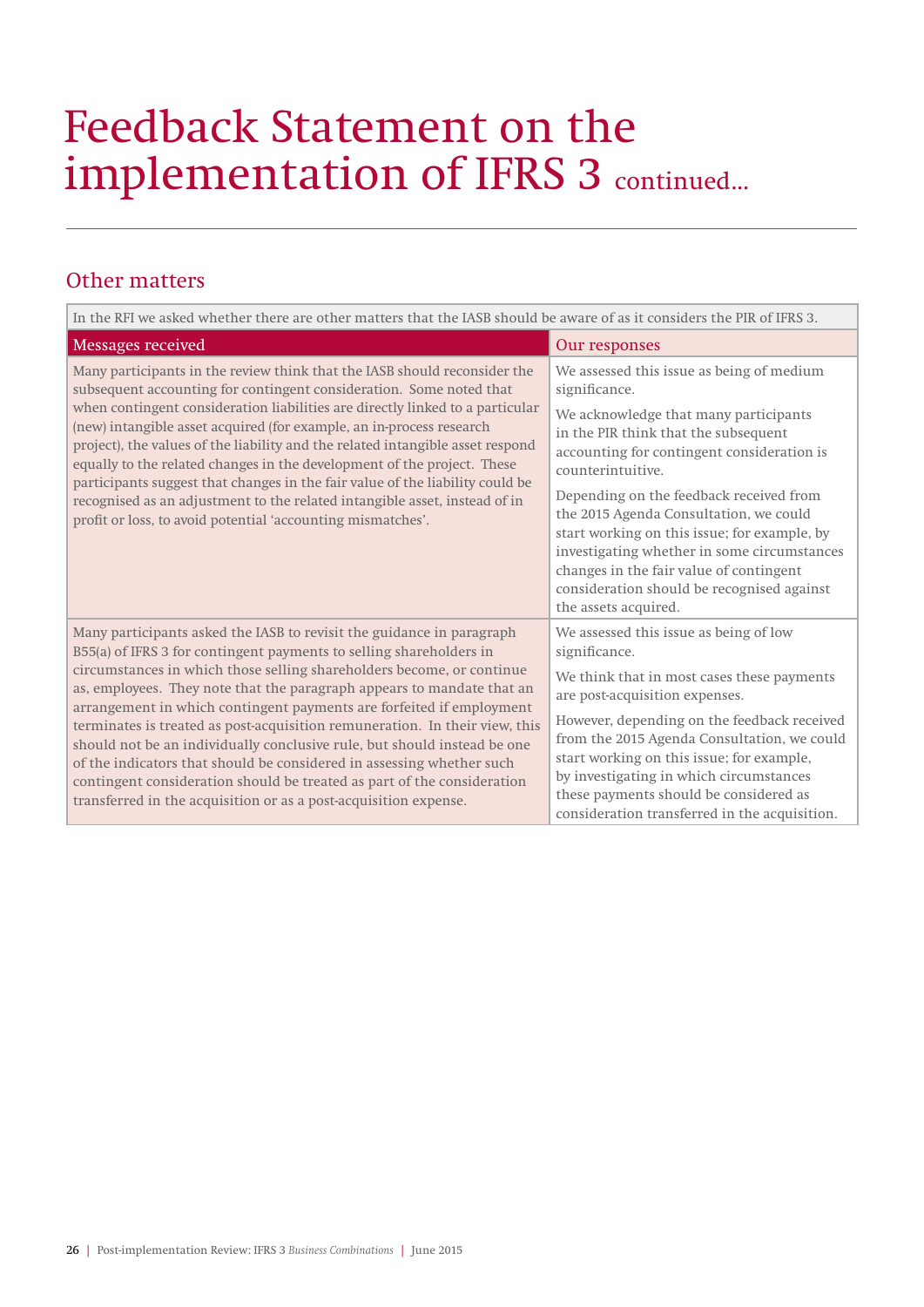#### **Effects**

In the RFI we asked which areas of IFRS 3 and related amendments:

- (a) represent benefits to users of financial statements, preparers, auditors and/or enforcers of financial information, and why;
- (b) have resulted in considerable unexpected costs to users of financial statements, preparers, auditors and/or enforcers of financial information, and why; or

| (c) have had an effect on how acquisitions are carried out (for example, an effect on contractual terms)? |  |  |  |
|-----------------------------------------------------------------------------------------------------------|--|--|--|
|                                                                                                           |  |  |  |
|                                                                                                           |  |  |  |
|                                                                                                           |  |  |  |

| Messages received                                                                                                                                                                                                                                                                                               | Our responses                                                                                                                                                                                                                                                                            |  |  |
|-----------------------------------------------------------------------------------------------------------------------------------------------------------------------------------------------------------------------------------------------------------------------------------------------------------------|------------------------------------------------------------------------------------------------------------------------------------------------------------------------------------------------------------------------------------------------------------------------------------------|--|--|
| The main benefits mentioned by the participants in the review are:<br>(a) IFRS 3 provides a coherent framework for accounting for business<br>combinations that is converged with US GAAP;                                                                                                                      | We think that the benefits of applying<br>IFRS 3 are largely as expected and that overall<br>the Standard has achieved its objectives and                                                                                                                                                |  |  |
| (b) the information derived from fair value measurements can serve to<br>explain management's intention behind the acquisition;                                                                                                                                                                                 | has improved financial reporting.                                                                                                                                                                                                                                                        |  |  |
| (c) the approach of clearly setting out the Standard's principles and then<br>highlighting exceptions to them makes the Standard easy to follow<br>and understand;                                                                                                                                              |                                                                                                                                                                                                                                                                                          |  |  |
| (d) enhanced transparency due to the extensive disclosures; and                                                                                                                                                                                                                                                 |                                                                                                                                                                                                                                                                                          |  |  |
| (e) the identification of intangible assets apart from goodwill provides<br>investors with critical information on the underlying fundamental<br>drivers of value in businesses that a management team is choosing to<br>invest in.                                                                             |                                                                                                                                                                                                                                                                                          |  |  |
| Many participants in the PIR think that the most considerable unexpected<br>costs arise from the separation and measurement of intangible assets<br>from goodwill and the impairment test of goodwill, because these areas<br>of IFRS 3 sometimes require the involvement of external valuation<br>specialists. | We acknowledge that applying the<br>requirements on these areas of IFRS 3 can<br>sometimes be costly. For this reason, we think<br>that a research project should be undertaken<br>on these topics with the aim of identifying<br>how some of those requirements could be<br>simplified. |  |  |
| Many participants in the PIR are not aware of any changes to the way in<br>which acquisitions are carried out or structured. However, some had the<br>following perceptions:                                                                                                                                    | We think that maintaining convergence with<br>US GAAP on the accounting for business<br>combinations is an important factor to take                                                                                                                                                      |  |  |
| (a) entities could overestimate contingent consideration to avoid negative<br>effects in the post-acquisition profit or loss;                                                                                                                                                                                   | into account in considering whether and how<br>to amend IFRS 3.                                                                                                                                                                                                                          |  |  |
| (b) entities try to avoid contingent consideration when possible; and                                                                                                                                                                                                                                           |                                                                                                                                                                                                                                                                                          |  |  |
| (c) the increased alignment between US GAAP and IFRS makes<br>transaction negotiations and structuring between different parts of<br>the world more straightforward.                                                                                                                                            |                                                                                                                                                                                                                                                                                          |  |  |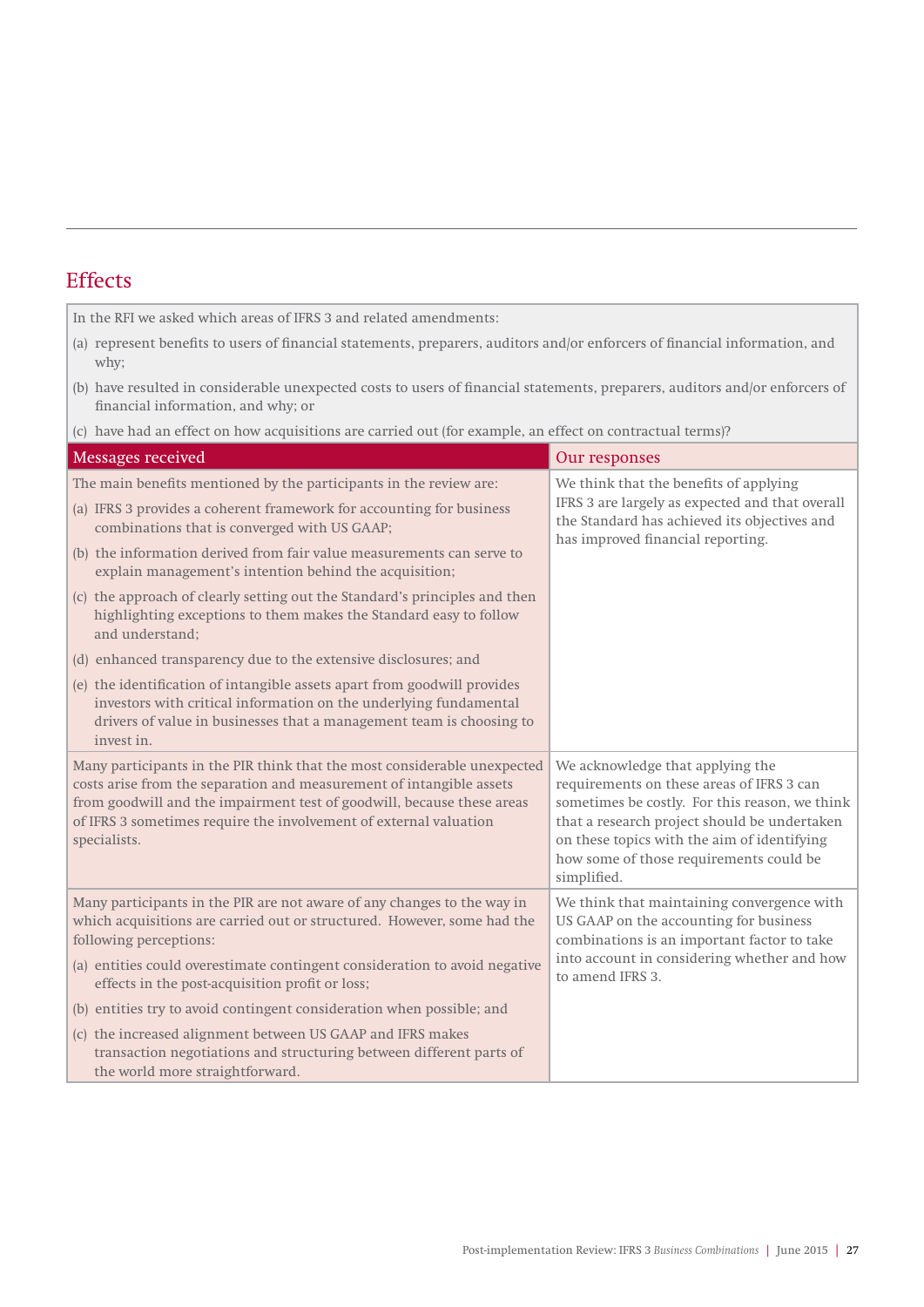## Respondents to the RFI

Accounting Standards Board of Canada (AcSB)

Accounting Standards Board of Japan (ASBJ)

Allianz

American Appraisal

Anglo American Platinum Limited

Asian-Oceanian Standard-Setters Group (AOSSG)

Associação Brasileira das Companhias Abertas (ABRASCA) [Brazilian Association of Listed Companies]

Association of Chartered Certified Accountants (ACCA)

Association pour la participation des entreprises françaises à l'harmonisation comptable internationale (ACTEO) [French association for the participation of businesses in the convergence of accounting standards]

Astra Zeneca

Australian Accounting Standards Board (AASB)

Austrian Financial Reporting and Auditing Committee (AFRAC)

Autorité des normes comptables (ANC) [French standard-setting body]

Banco Bilbao Vizcaya Argentaria, S.A. (BBVA)

Barrick Gold Corporation

Bayer

BDO IFR Advisory Limited

BP p.l.c.

BusinessEurope

CFO Forum South Africa

Chartered Financial Analyst Society of the UK (CFA UK)

Chime Communications plc

China Accounting Standards Committee (CASC)

China Securities Regulatory Commission (CSRC)

Christoph Fröhlich

Cobham plc

Comitê de Pronunciamentos Contábeis (CPC) [Brazilian Committee for Accounting Pronouncements]

Consejo Mexicano de Normas de Información Financiera, A.C. (CINIF) [The accounting standard setting body in Mexico]

CPA Australia Ltd

Deloitte Touche Tohmatsu Limited

Deutsches Rechnungslegungs Standards Committee e.V. (DRSC) [Accounting Standards Committee of Germany (ASCG)]

Duff & Phelps

Ernst & Young Global Limited

European Federation of Financial Analysts Societies (EFFAS)

European Financial Reporting Advisory Group (EFRAG)

European Securities and Markets Authority (ESMA)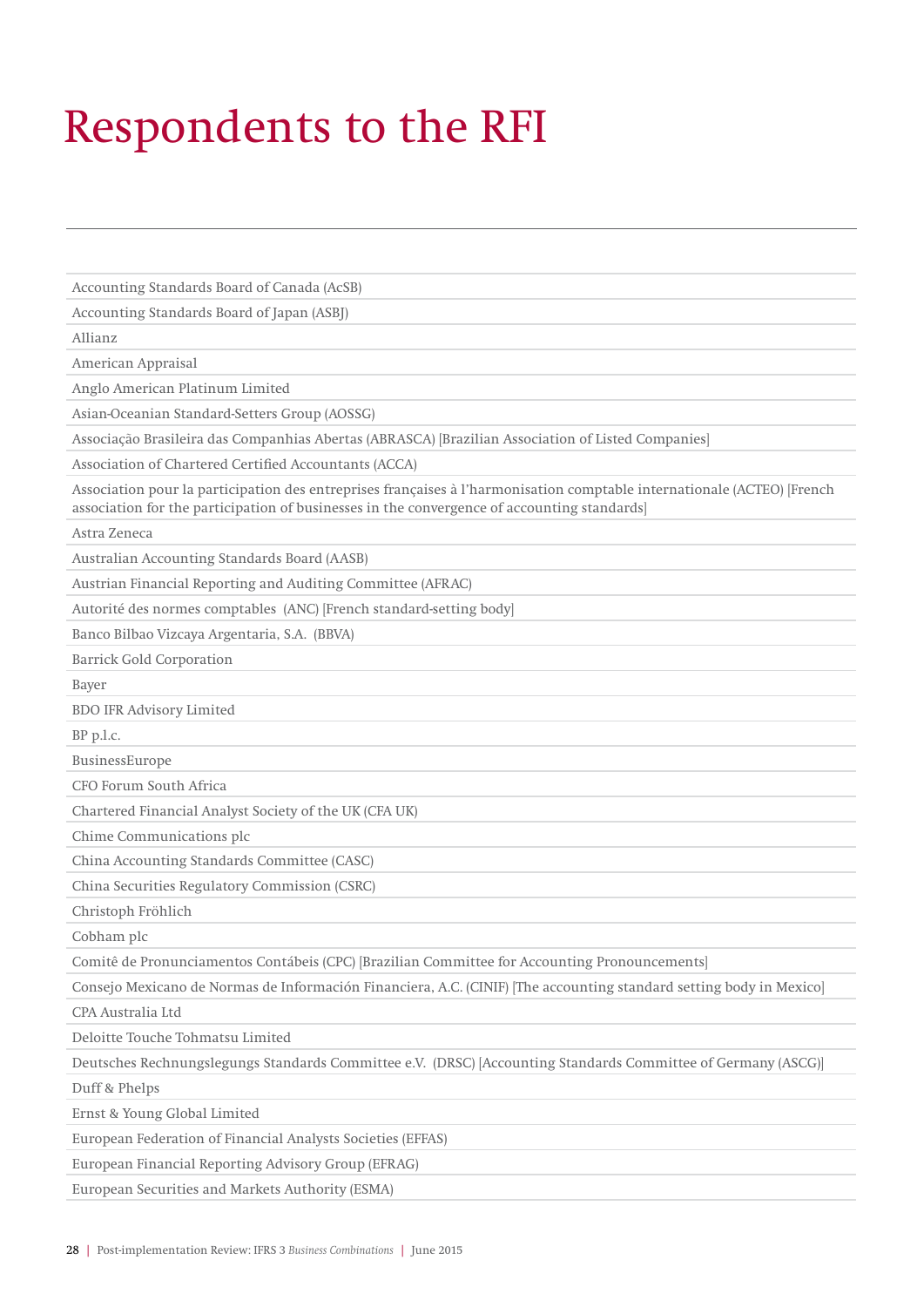Fédération des Experts-comptables Européens (FEE) [The Federation of European Accountants]

Financial Executives International (FEI)

Financial Reporting Council (FRC) [Mauritius]

Financial Reporting Council (FRC) [UK]

Financial Supervisory Service (FSS) [Korea]

Frederik Schmachtenberg

GDF Suez

German Property Federation (ZIA)

Gesamtverband der Deutschen Versicherungswirtschaft e. V. (GDV) [German Insurance Association]

Grant Thornton International Ltd

Grupo Latinoamericano de Emisores de Normas de Información Financiera (GLENIF) [Group of Latin-american Accounting Standard Setters (GLASS)]

GSK plc

Henderson Global Investors

Hong Kong Institute of Certified Public Accountants (HKICPA)

Institut Akauntan Awam Bertauliah Malaysia [The Malaysian Institute of Certified Public Accountants (CPA)]

Institut der Wirtschaftsprüfer in Deutschland e.V. (IDW) [Institute of Public Auditors in Germany]

Institute of Certified Public Accountants of Kenya (ICPAK)

Institute of Singapore Chartered Accountants (ISCA) [Formerly ICPAS]

International Business Machines (IBM)

Japan Foreign Trade Council, Inc (JFTC)

Keppel Corporation Ltd

Kingston Smith

Korea Accounting Standards Board (KASB)

KPMG

Malaysian Accounting Standards Board (MASB)

Marketing Accountability Standards Board (MASB)

Mazars

Meyers Norris Penny (MNP) LLP

Mr Peter Dittmar Mr Dritan Muneka

Nestlé S.A.

New Zealand Accounting Standards Board (NZASB)

Norsk RegnskapsStiftelse (NASB) [Norwegian Accounting Standards Board]

Organismo Italiano di Contabilità (OIC) [Italian Accounting Organisation]

Pearl Tan

PricewaterhouseCoopers International Limited

Real Property Association of Canada (REALPAC)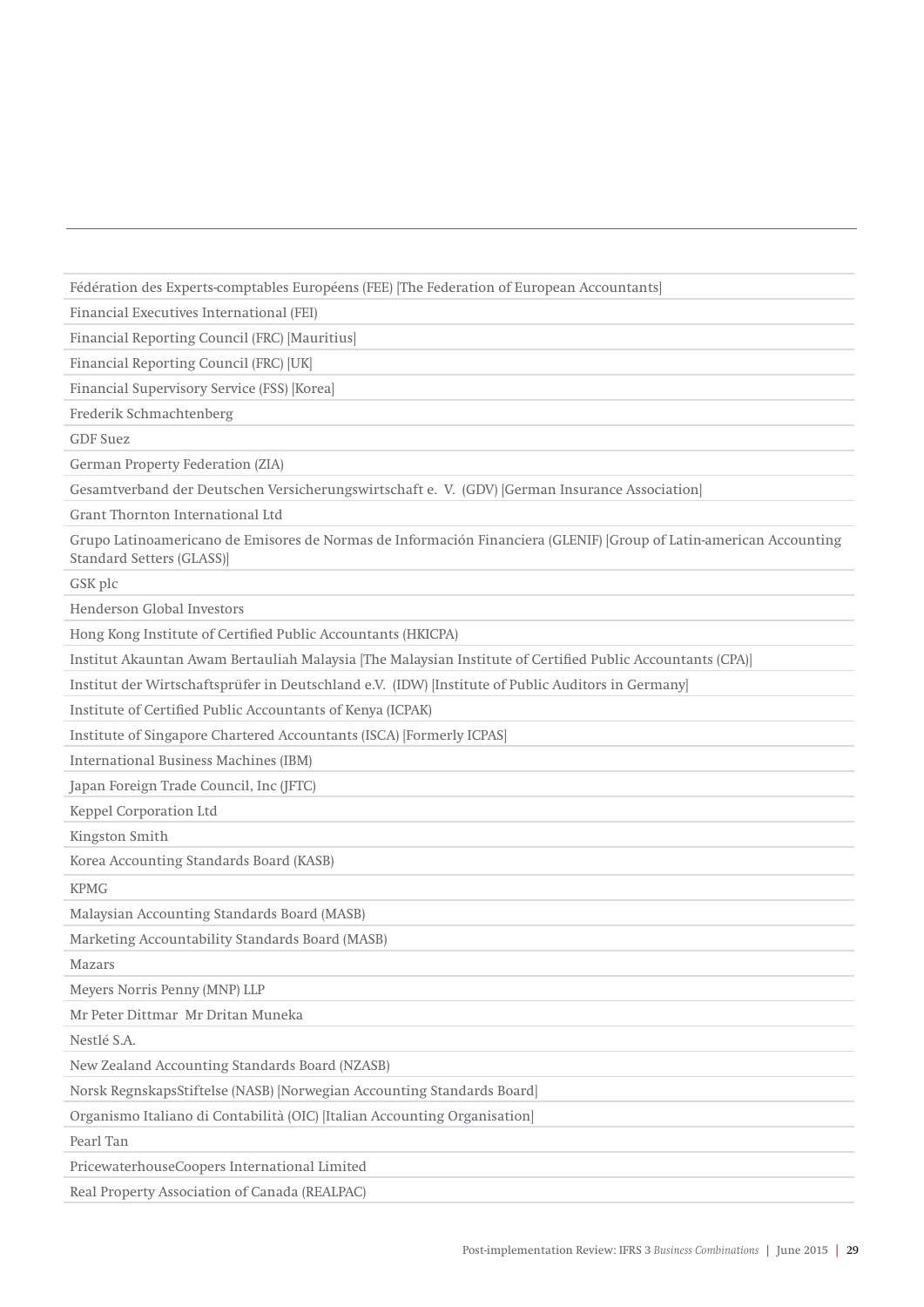# Respondents to the RFI continued...

| Repsol                                                                                   |
|------------------------------------------------------------------------------------------|
| Rio Tinto plc                                                                            |
| Roche Group                                                                              |
| Sanofi                                                                                   |
| Securities and Exchange Board of India (SEBI)                                            |
| Singapore Accounting Standards Council (ASC)                                             |
| SIX Swiss Exchange                                                                       |
| Société Française des Analystes Financiers (SFAF) [French Society of Financial Analysts] |
| Standard Chartered PLC                                                                   |
| Svenskt Naringsliv [Confederation of Swedish Enterprise]                                 |
| SwissHoldings [Federation of Industrial and Service Groups in Switzerland]               |
| Syngenta International AG                                                                |
| Telecom Argentina                                                                        |
| The 100 Group                                                                            |
| The Institute of Chartered Accountants in England and Wales (ICAEW)                      |
| The Japanese Institute of Certified Public Accountants (JICPA)                           |
| The Linde Group                                                                          |
| The South African Institute of Professional Accountants (SAIPA)                          |
| TUV SUD AG                                                                               |
| University of Technology Sydney                                                          |
| Westworth Kemp Consultants                                                               |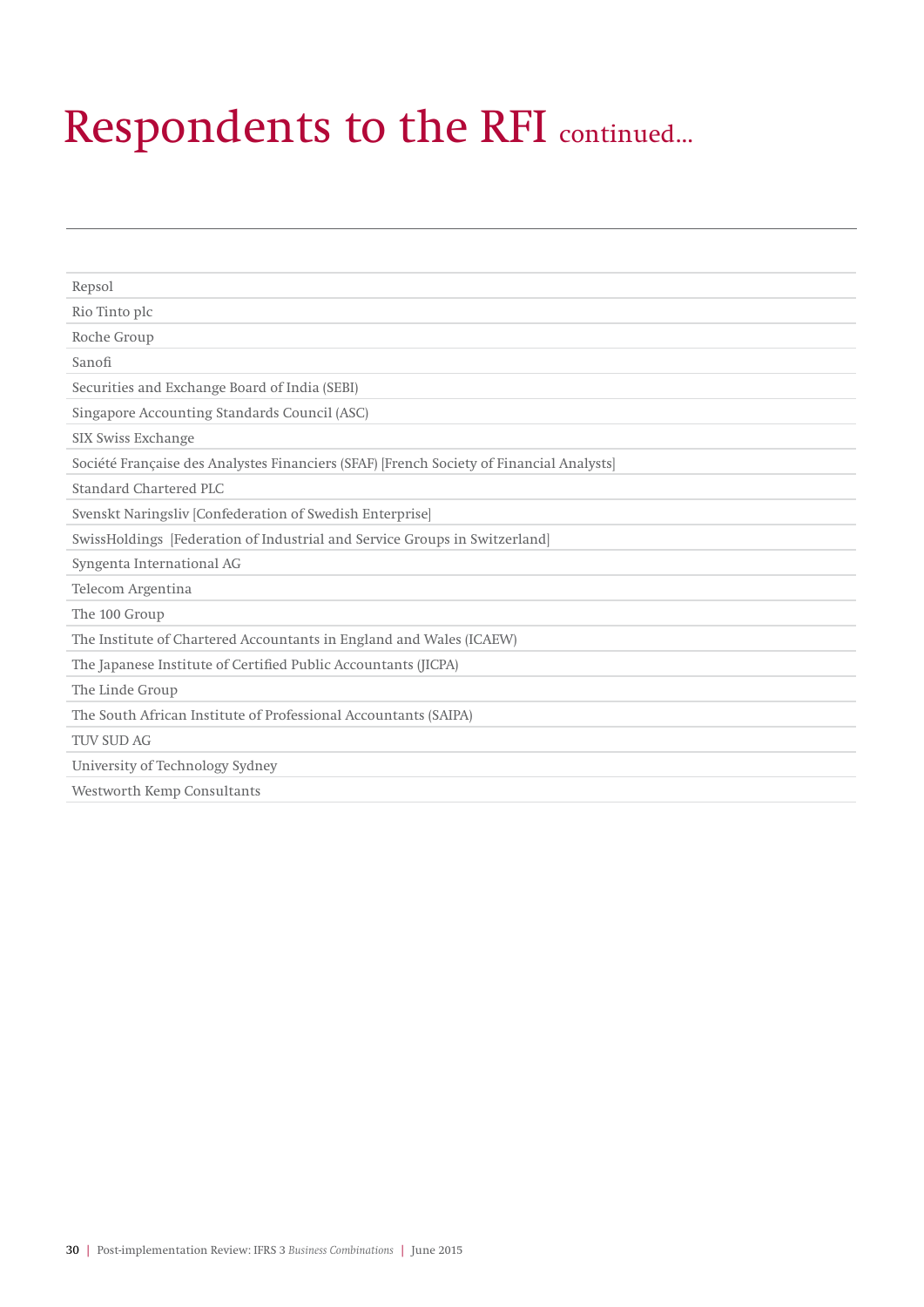### Summary of academic research and related literature

### Summary of research evidence

| Value<br>relevance<br>studies | Country                                                       | Years         | Goodwill                                                                                                                                        | <b>Impairment expense</b>                                                                 | Other<br>intangible<br>assets                                                                                                 |
|-------------------------------|---------------------------------------------------------------|---------------|-------------------------------------------------------------------------------------------------------------------------------------------------|-------------------------------------------------------------------------------------------|-------------------------------------------------------------------------------------------------------------------------------|
| AbuGhazaleh et<br>al. (2012)  | $UK (n = 5284)$                                               | 2005-2006     |                                                                                                                                                 | Negative association<br>with share price.                                                 |                                                                                                                               |
| Amel-Zadeh et al.<br>(2013)   | $UK (n = 507)$                                                | 1997-2011     |                                                                                                                                                 | Negative association<br>with share price;<br>negative association<br>with market returns. |                                                                                                                               |
| Aharony et al.<br>(2010)      | 14 EU countries<br>$(n = 2,298)$                              | 2004-2005     | More<br>value-relevant<br>under IFRS.                                                                                                           |                                                                                           |                                                                                                                               |
| Chalmers et al.<br>(2008)     | Australia (n = 599)                                           | 2005-2006     | More<br>value-relevant<br>under IFRS.                                                                                                           |                                                                                           | More<br>value-relevant<br>under IFRS<br>(capitalised<br>software).                                                            |
| Chalmers et al.<br>(2012)     | Australia<br>$(n = 3,328$ firms<br>years)                     | 1993-2007     | More useful for<br>analysts under<br>IFRS.                                                                                                      |                                                                                           |                                                                                                                               |
| Laghi et al. (2013)           | France, Germany,<br>Italy, Portugal,<br>Spain, UK $(n = 835)$ | 2008-2011     | Positive<br>association with<br>share price.                                                                                                    | Negative association<br>with share price.                                                 |                                                                                                                               |
| Oliviera et al.<br>(2010)     | Portugal ( $n = 354$<br>firm-years)                           | 1998-2008     | More<br>value-relevant<br>under IFRS.                                                                                                           |                                                                                           | More<br>value-relevant<br>under IFRS<br><i>(including</i><br>capitalised<br>research and<br>development).                     |
| Sahut et al. (2011)           | France, Sweden,<br>Italy, UK<br>$(n = 1, 855)$                | $2002 - 2007$ | Positive<br>association with<br>share price.<br>Value relevance<br>decreased<br>(relative to other<br>intangible assets)<br>in the IFRS period. |                                                                                           | Positive<br>association with<br>share price.<br>Value relevance<br>increased (relative<br>to goodwill) in the<br>IFRS period. |
| Su and Wells<br>(2014)        | Australia<br>$(n = 367-309)$                                  | 1998-2008     | Positively<br>associated<br>with future<br>performance.                                                                                         |                                                                                           | Not associated<br>with future<br>performance.                                                                                 |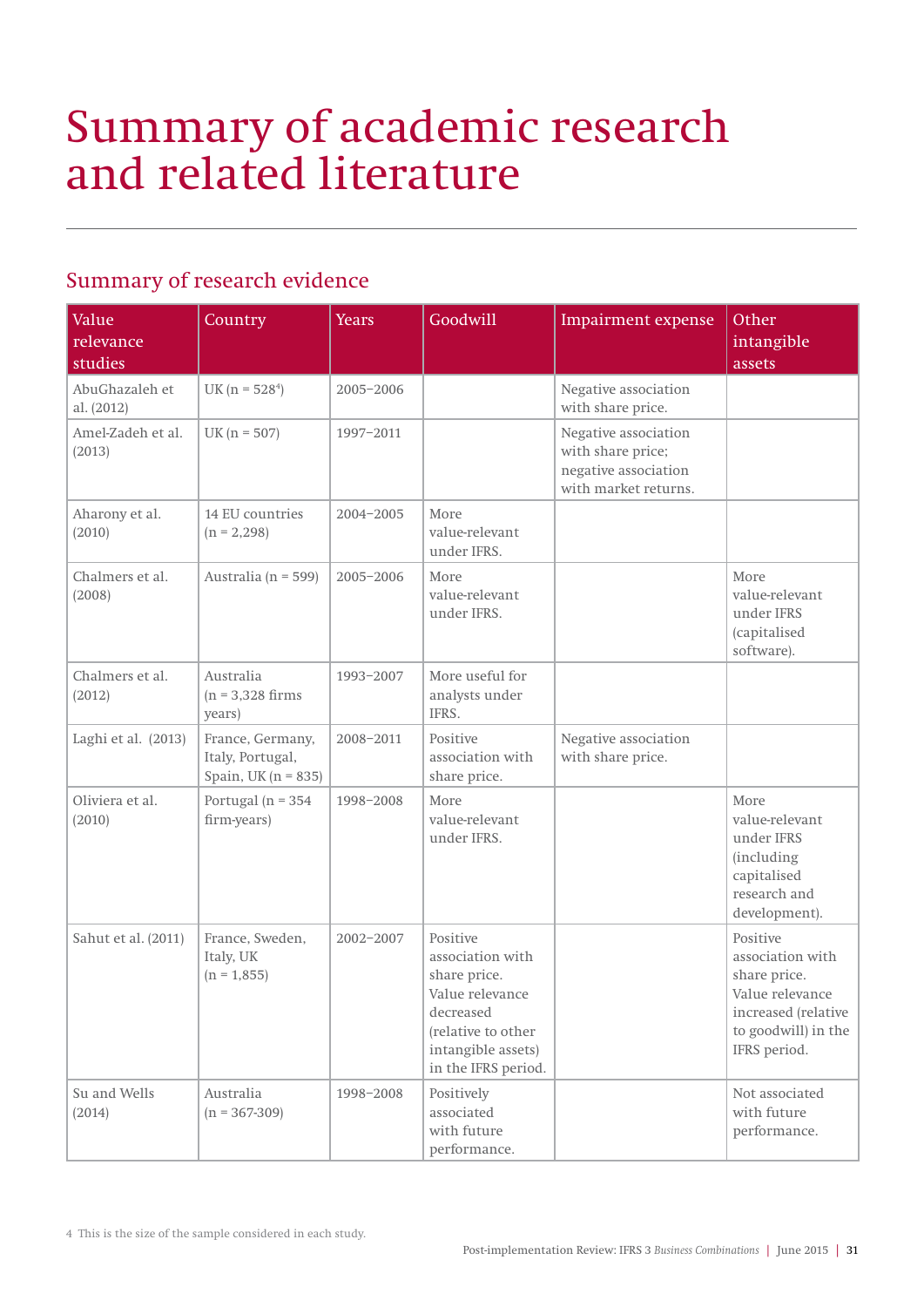### Summary of academic research and related literature continued...

| Implementation<br>and incentives<br>studies | Country                                                                                                                                 | <b>Years</b>  | Income<br>smoothing,<br>big bath using<br>impairment<br>recognition | Compensation,<br>tenure                      | <b>Timeliness of</b><br>impairment<br>recognition          |
|---------------------------------------------|-----------------------------------------------------------------------------------------------------------------------------------------|---------------|---------------------------------------------------------------------|----------------------------------------------|------------------------------------------------------------|
| AbuGhazaleh et al.<br>(2012)                | $UK (n = 507)$                                                                                                                          | 2005-2006     | Evidence of<br>income smoothing<br>and big bath.                    |                                              |                                                            |
| Amiraslani et al.<br>(2013)                 | EU, Norway,<br>Switzerland<br>$(n = 4, 474)$                                                                                            | 2006-2011     |                                                                     |                                              | More timely<br>in countries<br>with strong<br>enforcement. |
| Detzen and Zülch<br>(2012)                  | Germany<br>$(n = 805$ firm-years)                                                                                                       | 2004-2010     | Evidence<br>of income<br>smoothing.                                 |                                              |                                                            |
| Glaum et al. (2014)                         | 21 countries<br>including US IFRS<br>firms ( $n = 25,046$<br>and $n = 5,427$<br>firm-years for<br>non-financial and<br>financial firms) | $2005 - 2011$ | Evidence<br>of income<br>smoothing.                                 | Longer tenure,<br>impairment less<br>likely. | More timely<br>in countries<br>with strong<br>enforcement. |
| Hamberg et al. (2011)                       | Sweden $(n =$<br>232-254 firms)                                                                                                         | 2001-2007     |                                                                     | Longer tenure,<br>impairment less<br>likely. |                                                            |
| Chalmers et al. (2011)                      | Australia ( $n =$<br>4,991 firm-years)                                                                                                  | 1998-2008     |                                                                     |                                              | Reflects<br>underlying<br>investment<br>opportunities.     |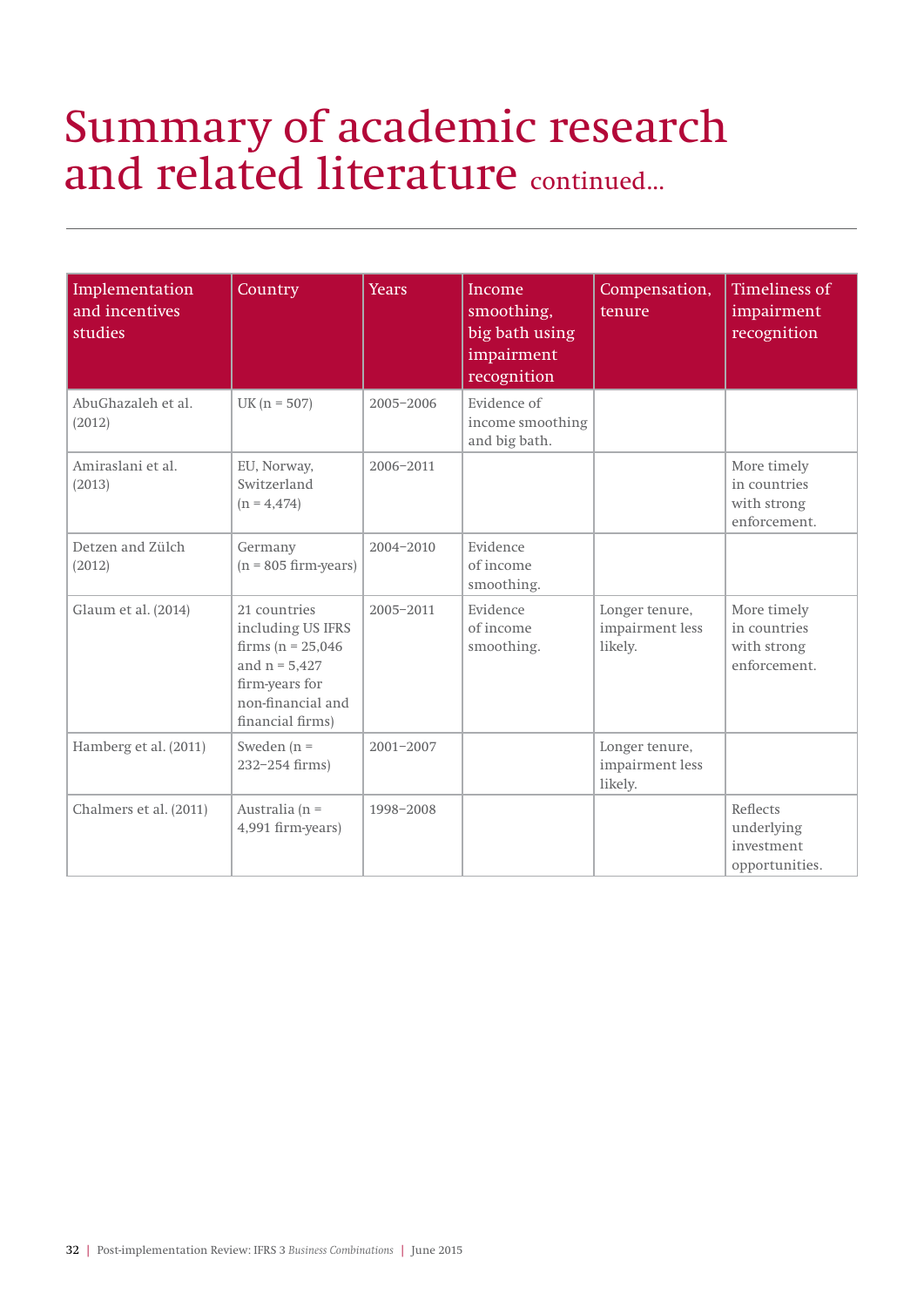| Compliance studies              | Country                                                                                 | <b>Years</b> | Incidence                                                                                                                | <b>Disclosure</b>                                                                                                                                                                         | Enforcement                                                                   |
|---------------------------------|-----------------------------------------------------------------------------------------|--------------|--------------------------------------------------------------------------------------------------------------------------|-------------------------------------------------------------------------------------------------------------------------------------------------------------------------------------------|-------------------------------------------------------------------------------|
| Amiraslani et al. (2012)        | EU, Norway,<br>Switzerland<br>$(n = 324)$                                               | 2010-2011    | Boilerplate<br>language used.<br>Lack of change<br>post-2008. More<br>compliance<br>with low-effort<br>disclosure items. | Rate of<br>compliance<br>around 82 per<br>cent for goodwill<br>disclosure.<br>Adequate<br>disclosure of<br>assumptions and<br>relevant factors.                                           | Compliance<br>higher for firms<br>with Big 4<br>auditors.                     |
| Camodeca et al. (2013)          | $UK (n = 85)$                                                                           | 2007-2011    | Disclosure<br>improved post -<br>2008.                                                                                   | Lack of disclosure<br>of some key<br>assumptions used<br>in impairment.                                                                                                                   |                                                                               |
| Carlin and Finch (2010)         | Australia ( $n = 50$ )                                                                  | 2005-2006    |                                                                                                                          | 10 per cent<br>of companies<br>failed to disclose<br>discount rates for<br>impairment.                                                                                                    |                                                                               |
| Glaum et al. (2012)             | 17 countries<br>$(n = 357)$                                                             | 2005         |                                                                                                                          |                                                                                                                                                                                           | Compliance<br>higher for firms<br>with Big 4<br>auditors.                     |
| Glaum et al. (2014)             | 21 countries<br>including US<br>IFRS firms $(n =$<br>$25,046 + n = 5427$<br>firm-years) | 2005-2011    | Companies with<br>higher market<br>returns and<br>return on assets<br>less likely to<br>impair.                          |                                                                                                                                                                                           | Delays in<br>recognition of<br>impairment in<br>low enforcement<br>countries. |
| Guthrie and Pang (2013)         | Australia ( $n = 287$ )                                                                 | 2005-2010    | More companies<br>allocated goodwill<br>to CGUs over<br>sample period<br>(61 per cent<br>improved to<br>80 per cent).    |                                                                                                                                                                                           |                                                                               |
| Johansen and Plenborg<br>(2013) | Denmark-<br>Financial report<br>preparers (n=89)<br>and users (n=288)                   | Pre 2013     |                                                                                                                          | IFRS 3 and IAS 36<br>disclosures were<br>highly demanded,<br>most costly to<br>prepare and<br>least satisfying<br>(along with<br><b>IFRS 7 Financial</b><br>Instruments:<br>Disclosures). |                                                                               |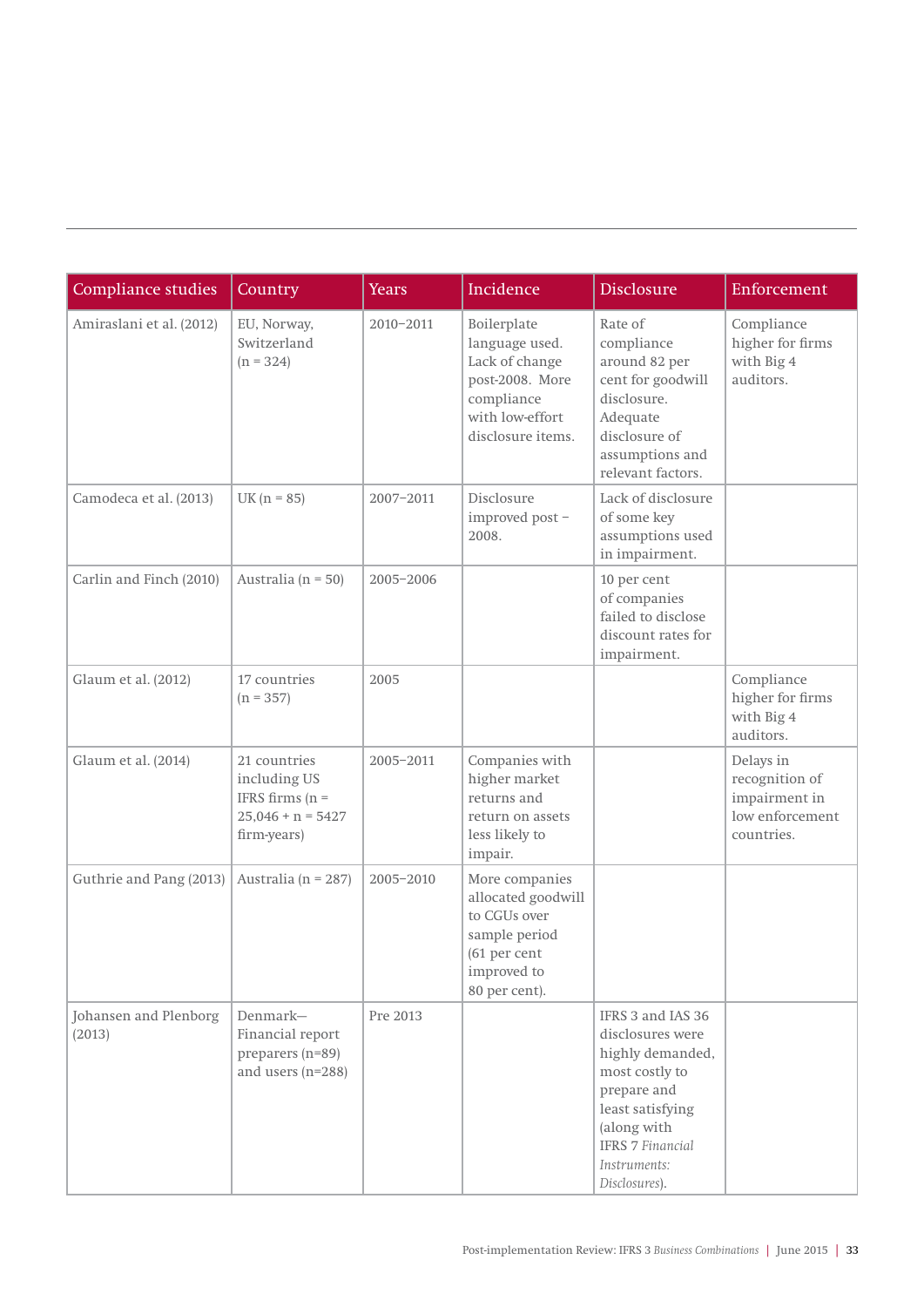### Bibliography: Academic Research

**AbuGhazaleh, N. M., Al-Hares, O. M., & Haddad, A. E. (2012)**. The value relevance of goodwill impairments: UK Evidence. *International Journal of Economics & Finance*, *4*(4).

**AbuGhazaleh, N. M., Al-Hares, O. M., & Roberts, C. (2011)**. Accounting discretion in goodwill impairments: UK evidence. *Journal of International Financial Management & Accounting, 22*(3), 165-204.

**Aharony, J., Barniv, R., & Falk, H. (2010)**. The impact of mandatory IFRS adoption on equity valuation of accounting numbers for security investors in the EU. *European Accounting Review, 19*(3), 535-578.

**Amel-Zadeh, A., Faasse, J., Li, K., & Meeks, G. (2013)**. *Has accounting regulation secured more valuable goodwill disclosures?*  Available at SSRN 2306584.

**Amiraslani, H., Iatridis, G. E., & Pope, P. F. (2013)**. *Accounting for asset impairment: a test for IFRS compliance across Europe:*  Cass Business School, City University London.

**Bradbury, M. E. (2010).** Commentary: Discount rates in disarray – Evidence on flawed goodwill impairment testing. *Australian Accounting Review, 20*(3), 313-316.

**Brown, P., Preiato, J., & Tarca, A. (2014).** Measuring Country Differences in Enforcement of Accounting Standards: An Audit and Enforcement Proxy. *Journal of Business Finance & Accounting, 41(*1-2), 1-52.

**Camodeca, R., Almici, A., & Bernardi, M. (2013).** Goodwill impairment testing under IFRS before and after the financial crisis: evidence from the UK large listed companies. *Problems and Perspectives in Management, 11*(3).

**Carlin, T. M., & Finch, N. (2009).** Discount rates in disarray: Evidence on flawed goodwill impairment testing. *Australian Accounting Review*, 19(4), 326-336.

**Carlin, T. M., & Finch, N. (2010).** Resisting compliance with IFRS goodwill accounting and reporting disclosures. *Journal of Accounting & Organizational Change, 6*(2), 260-280.Carlin, T. M., & Finch, N. (2011). Goodwill impairment testing under IFRS: a false impossible shore? *Pacific Accounting Review, 23*(3), 368-392.

**Chalmers, K., Clinch, G., & Godfrey, J. M. (2008)**. Adoption of International Financial Reporting Standards: Impact on the value relevance of intangible assets. *Australian Accounting Review, 18*(3), 237-247.

**Chalmers, K., Clinch, G., Godfrey, J. M., & Wei, Z. (2012)**. Intangible assets, IFRS and analysts' earnings forecasts. *Accounting & Finance*, 52(3), 691-721.

**Chalmers, K. G., Godfrey, J. M., & Webster, J. C. (2011)**. Does a goodwill impairment regime better reflect the underlying economic attributes of goodwill? *Accounting & Finance, 51*(3), 634-660.

**De George, E. T., Ferguson, C. B., & Spear, N. A. (2013)**. How much does IFRS Cost? IFRS adoption and audit Fees. *Accounting Review, 88*(2), 429-462.

**Detzen, D., & Zülch, H. (2012)**. Executive compensation and goodwill recognition under IFRS: Evidence from European mergers. *Journal of International Accounting, Auditing and Taxation, 21*(2), 106-126.

**Glaum, M., Schmidt, P., Street, D. L., & Vogel, S. (2012)**. Compliance with IFRS 3- and IAS 36-required disclosures across 17 European countries: company- and country-level determinants. *Accounting and Business Research, 43*(3), 163-204.

**Glaum, M., Landsman, W., & Wyrva, S. (2014)**. Determinants of goodwill impairment incidence and intensity: International evidence. Working paper, Justus-Liebig- Universität Gießen.

**Guthrie, J., & Pang, T. T. (2013)**. Disclosure of goodwill impairment under AASB 136 from 2005–2010. *Australian Accounting Review, 23*(3), 216-231.

**Hamberg, M., Paananen, M., & Novak, J. (2011)**. The adoption of IFRS 3: the effects of managerial discretion and stock market reactions. *European Accounting Review, 20*(2), 263-288.

**Husmann, S., & Schmidt, M. (2008)**. The discount rate: a note on IAS 36. *Accounting in Europe, 5*(1), 49-62.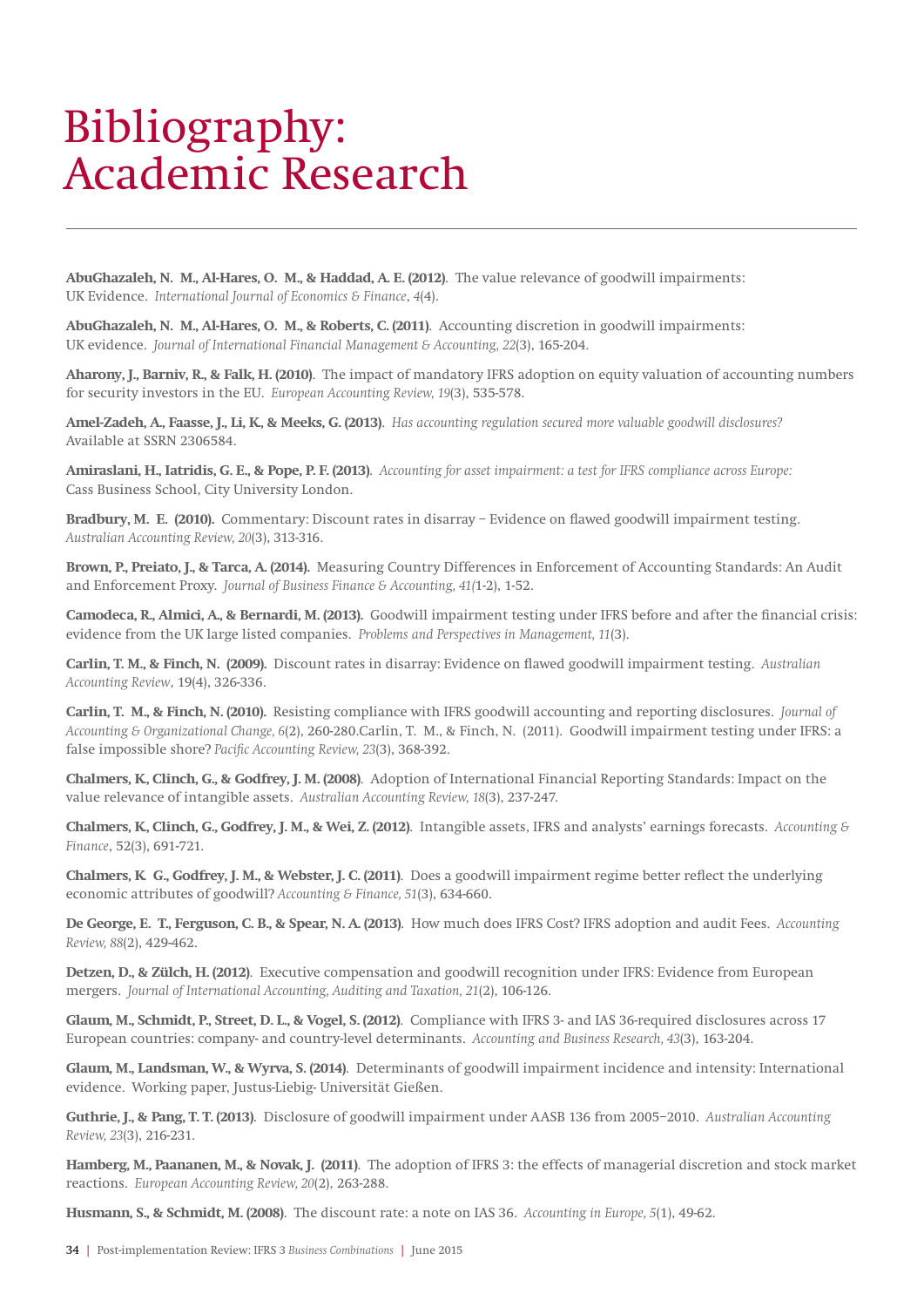**Johansen, T. R., & Plenborg, T. (2013)**. Prioritising disclosures in the annual report. *Accounting and Business Research, 43*(6), 605-635.

**Kaufmann, D., Kraay, A., & Mastruzzi, M. (2010)**. *The Worldwide Governance Indicators Project:* The World Bank. www.govindicators.org.

**Kvaal, E. (2007). Discounting and the Treatment of taxes in impairment reviews.** *Journal of Business Finance & Accounting*, *34*(5-6), 767-791.

**Laghi, E., Mattei, M., & di Marcantonio, M. (2013)**. Assessing the value relevance of goodwill impairment considering country-specific factors: Evidence from EU listed companies. *International Journal of Economics and Finance, 5*(7), 32-49.

**Leuz, C. (2010)**. Different approaches to corporate reporting regulation: How jurisdictions differ and why. *Accounting and Business Research, 40*(3), 229-256.

**Lopes, A. I., Lourenço, I., & Soliman, M. (2013)**. Do alternative methods of reporting non-controlling interests really matter? *Australian Journal of Management, 38*(1), 7-30.

**O'Hanlon, J., & Peasnell, K. (2002)**. Discussion of residual income and value-creation: the missing link. *Review of Accounting Studies, 7*, 247-251.

**Ohlson, J. A. (1995)**. Earnings, book values and dividends in equity valuation. *Contemporary Accounting Research, 11*, 681-687.

**Oliveira, L., Rodrigues, L. L., & Craig, R. (2010**). Intangible assets and value relevance: Evidence from the Portuguese stock exchange. *The British Accounting Review, 42*(4), 241-252.

**Pajunen, K., & Saastamoinen, J. (2013)**. Do auditors perceive that there exists earnings management in goodwill accounting under IFRS? *Managerial Auditing Journal, 28*(3), 245-260.

**Petersen, C., & Plenborg, T. (2010)**. How do firms implement impairment tests of goodwill? *Abacus, 46*(4), 419-446.

**Sahut, J.-M., Boulerne, S., & Teulon, F. (2011)**. Do IFRS provide better information about intangibles in Europe? *Review of Accounting & Finance, 10*(3), 267-290.

**Schultze, W., & Weiler, A. (2010)**. Goodwill accounting and performance measurement. *Managerial Finance, 36*(9), 768-784.

**Siggelkow, L., & Zülch, H. (2013)**. Determinants of the write-off decision under IFRS: Evidence from Germany. *International Business & Economics Research Journal (IBER), 12*(7), 737-754.

**Su, W.H. & Wells, P. (2014)**. The association of identifiable intangible assets acquired and recognised in business combinations with post-acquisition firm performance. *Accounting & Finance, forthcoming*.

**Verriest, A., & Gaeremynck, A. (2009)**. What determines goodwill impairment? *Review of Business and Economics, 54*(2), 1-23.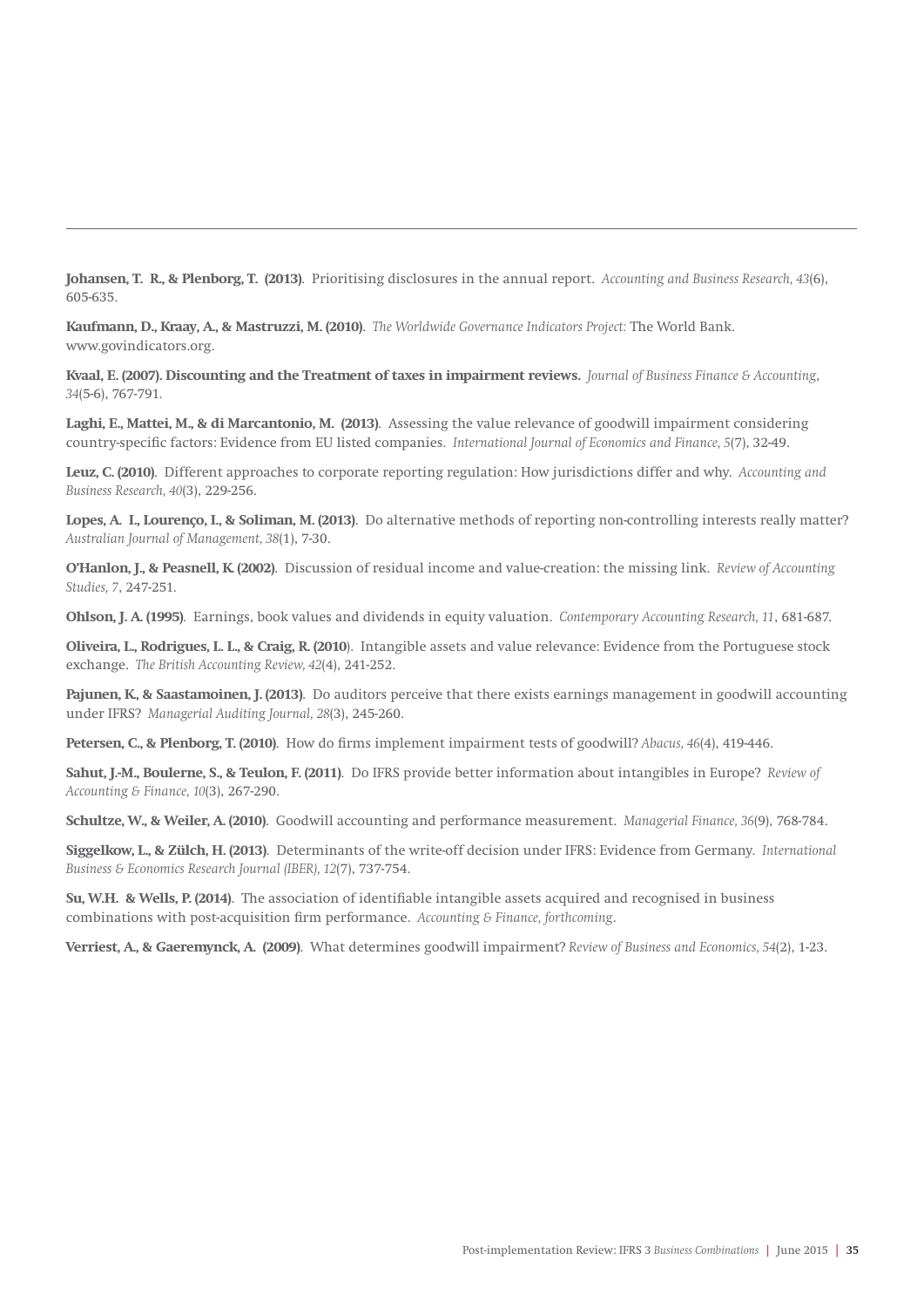## Appendix: Time line for the Post-implementation Review of IFRS 3

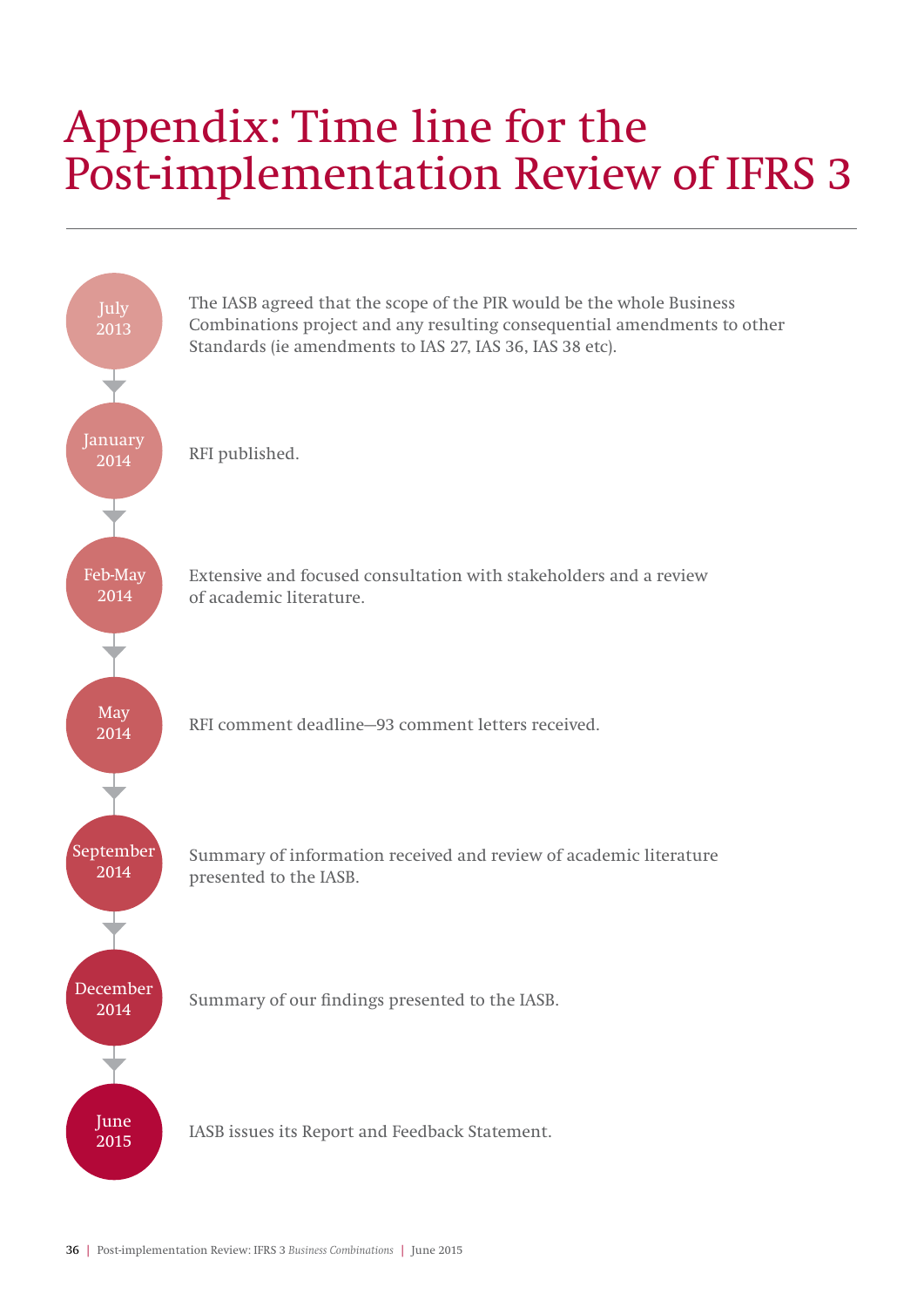### **Notes**